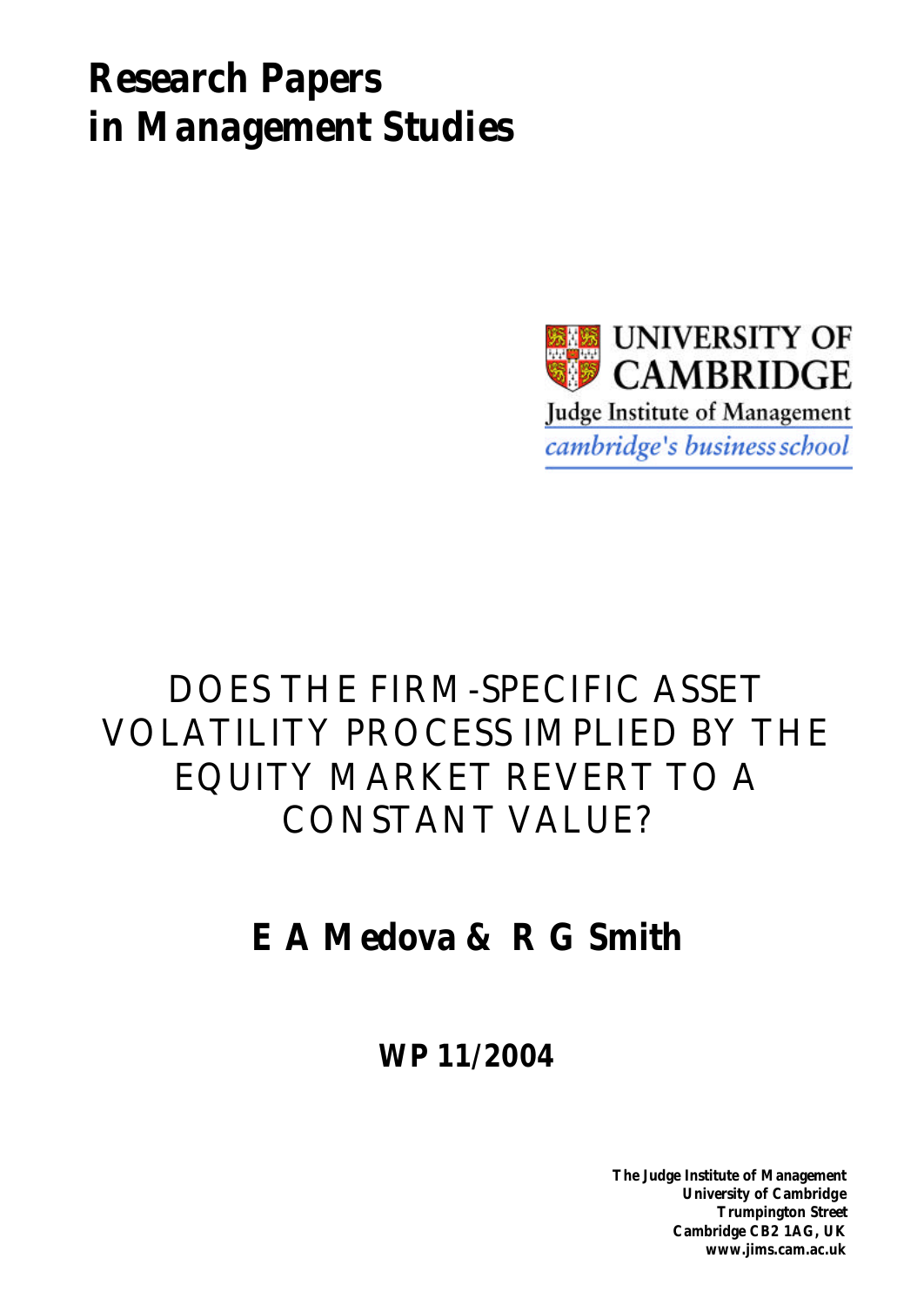These papers are produced by the Judge Institute of Management, University of Cambridge.

The papers are circulated for discussion purposes only. Their contents should be considered preliminary and are not to be quoted without the authors' permission.

# DOES THE FIRM-SPECIFIC ASSET VOLATILITY PROCESS IMPLIED BY THE EQUITY MARKET REVERT TO A CONSTANT VALUE?

### **E A Medova & R G Smith**

#### **WP 11/2004**

Elena A Medova Centre for Financial Research Judge Institute of Management University of Cambridge Email: eam28@cam.ac.uk

Robert G Smith Centre for Financial Research Judge Institute of Management University of Cambridge Email: rgs22@cam.ac.uk

Please address enquiries about the series to:

Research Support Manager Judge Institute of Management Trumpington Street Cambridge CB2 1AG, UK Tel: 01223 760546 Fax: 01223 339701 E-mail: research-support@jims.cam.ac.uk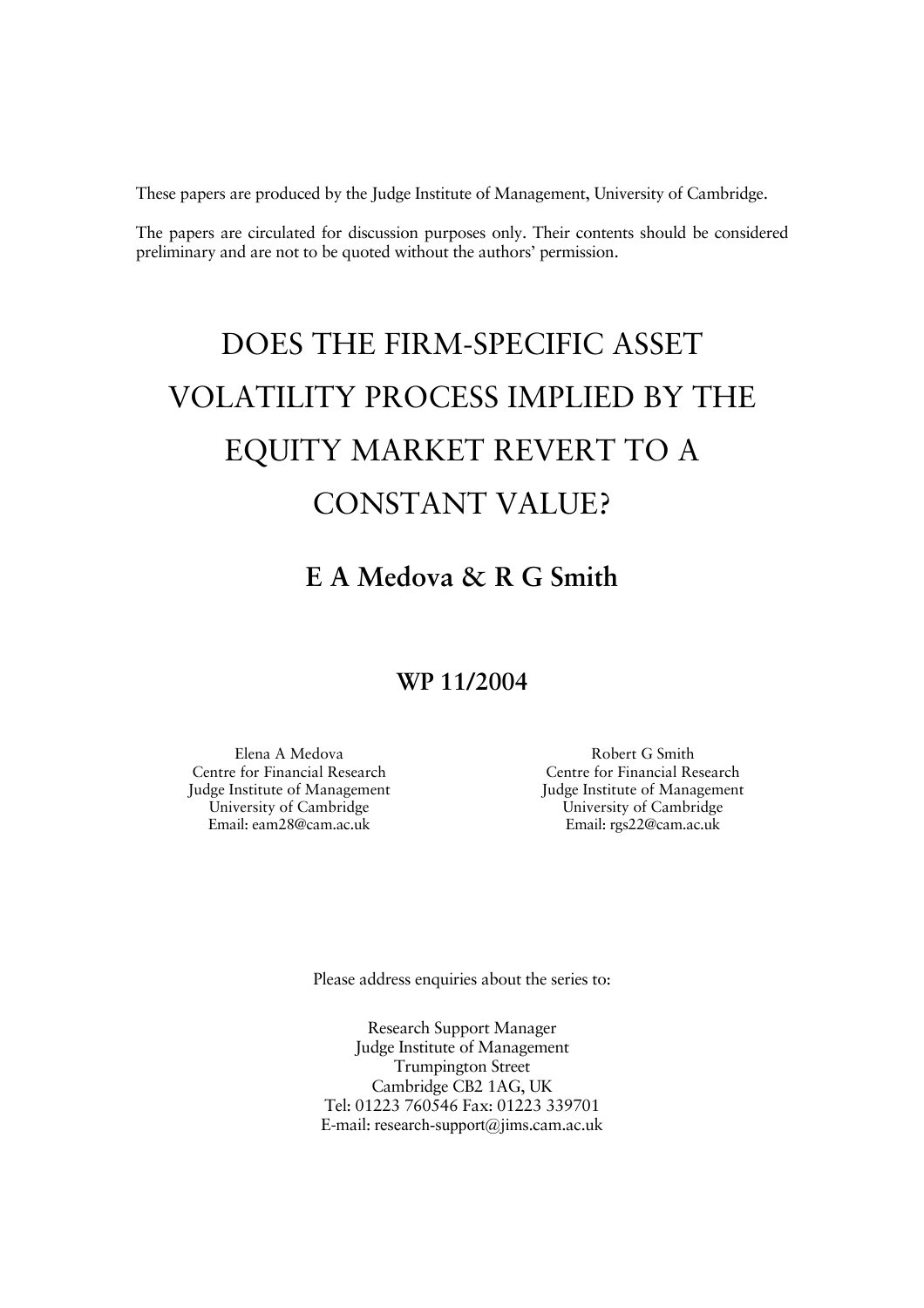### **Does the Firm-Specific Asset Volatility Process Implied by the Equity Market Revert to a Constant Value?**

Elena A. Medova e-mail: eam28@cam.ac.uk

Robert G. Smith e-mail: rgs22@cam.ac.uk

Centre for Financial Research Judge Institute of Management University of Cambridge Cambridge CB2 1AG web: www-cfr.jims.cam.ac.uk

June 11, 2004

**Abstract**: In this paper, two structural models where firms have stationary capital structures and endogenous default barriers are extended to allow the principal value of a firm's debt to grow at a constant rate. This allows firms to have a dynamic capital structure. These two models are then used in conjunction with observable equity data to calculate the implied asset volatilities of a sample of fifty firms. Unit root tests are applied to the implied asset volatility and equity volatility processes to determine whether the processes are mean-reverting. Evidence that asset volatility is mean-reverting is found for forty-six of the fifty firms in the sample, regardless of which structural model is used to calculate the asset volatility, while the number of firms whose equity volatility is mean-reverting is in general lower for the poorer credit classes, consistent with the leverage effect. The mean-reversion of asset volatility has implications for the modelling of both equity and debt, and for the pricing of equity options, corporate bonds and credit derivatives.

**Keywords**: structural credit models, asset volatility, equity volatility.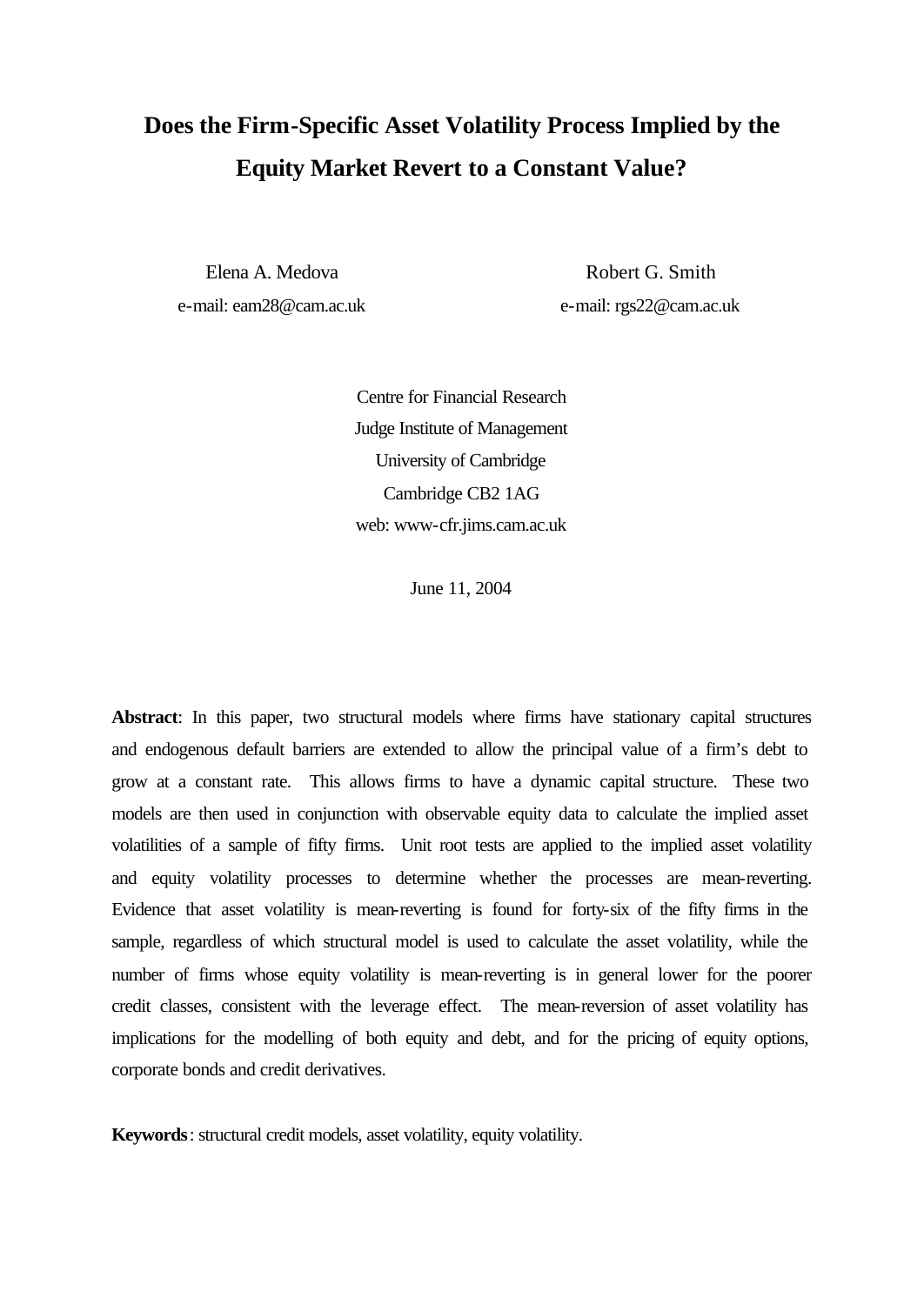#### **1. Introduction**

There is now widespread empirical evidence of the leverage effect, which says that a firm's equity volatility is positively related to its leverage (see, for example, Black (1976), Christie (1982) and Duffee (1995)). Therefore, a firm's equity volatility may appear to be meanreverting over a long period of time if its leverage remains steady. However, if the credit quality of the firm worsens dramatically and the firm's leverage increases, its equity volatility is likely to rise and may not fall again unless the credit quality of the firm improves. As a result, equity volatility is not, in general, mean-reverting over the complete life of a firm.

It has been noted widely, for example in Leland (1994), that structural models where the asset volatility of a firm is assumed to be constant give equity volatilities that are positively related to a firm's leverage, consistent with the leverage effect. However, there has been no empirical research into the asset volatilities calculated using structural models in conjunction with a time series of equity data. In this paper, the observed equity volatility and calculated asset volatility processes between December 1993 and December 2003 are studied for a sample of fifty firms. In particular, it will focus on whether the asset volatility of a firm is mean-reverting, and remains reverting to the same constant value as the credit quality of the firm changes.

The rest of this paper is structured as follows. In Section 2, two structural models where firms have a stationary capital structure and endogenous default boundaries are extended to allow the principal value of a firm's outstanding debt to grow at a constant rate. This allows firms to have a dynamic capital structure. These two models are then used in Section 3 together with observed equity data to calculate a time series of asset volatilities for each firm in the sample. The time series of equity and asset volatilities are illustrated for a single firm, Delta Air Lines Inc. Unit root tests are then performed on the time series of both equity and asset volatilities for all fifty firms in the sample to determine whether the volatility processes revert to a constant value. Conclusions are drawn in Section 4.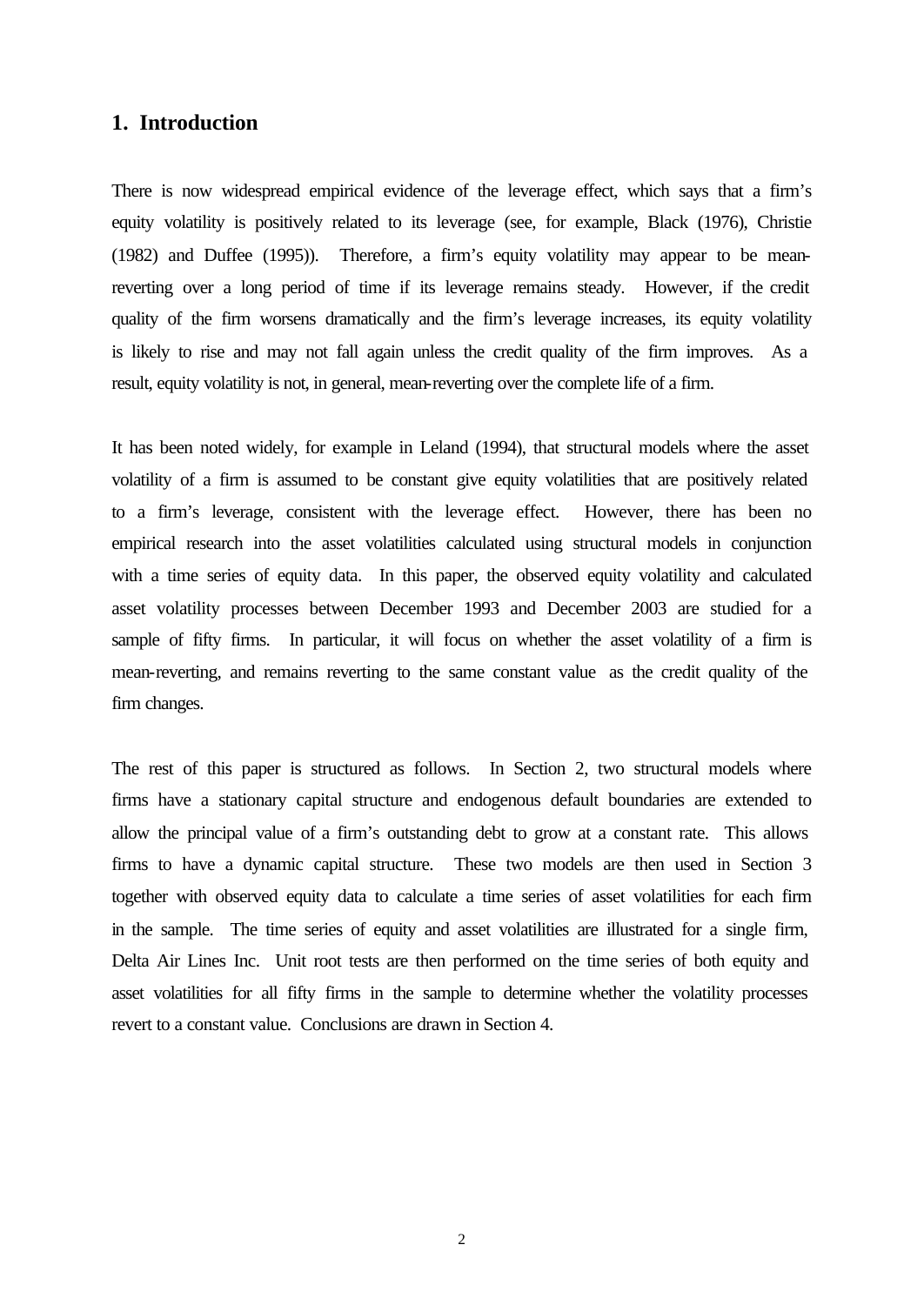#### **2. Extending Structural Models with Endogenous Default Boundaries**

Two structural models with endogenous default boundaries, those models developed by Leland (1994) and Leland  $\&$  Toft (1996), are extended in this section to allow the principal value of a firm's debt to grow at a constant rate over time. Although the two models share a number of features, different debt structures are assumed: in one case, a firm's debt is assumed to consist of finite-maturity coupon bonds, while in the second case, the firm's debt consists of perpetual coupon bonds.

Seven assumptions are common to both of the models that are developed in this section, and these are described below:

ASSUMPTION 1: The term structure of default-free interest rates is flat and known with certainty, i.e. the time- $t_0$  price of a default-free bond that promises a payment of one unit at a future time  $t_1$  is  $P(t_0, t_1) = \exp[-r(t_1 - t_0)]$ , where *r* is the (instantaneous) default-free rate of interest, which is constant over time.

ASSUMPTION 2: Let  $V_t$  be the market value of a firm's total assets at time *t*. It is assumed that in the risk-neutral measure, the value of a firm's assets follows the lognormal process

$$
\frac{dV_t}{V_t} = (r - \mathbf{d})dt + \mathbf{S}dW_t.
$$
\n(1)

Both the asset volatility *s* and the fraction *d* of the value of the assets paid out to holders of the firm's debt and equity are assumed to be constant.

ASSUMPTION 3: The principal value of the outstanding debt of a firm  $F<sub>t</sub>$  satisfies the nonrandom process,

$$
\frac{dF_t}{F_t} = \mathbf{m}_F dt ,
$$
 (2)

where  $m<sub>F</sub>$  is a constant. Therefore, the principal value of a firm's outstanding debt at time *t* is  $F_t = F_0 e^{m_F t}$ , where  $F_0$  is the principal value of outstanding debt at time 0.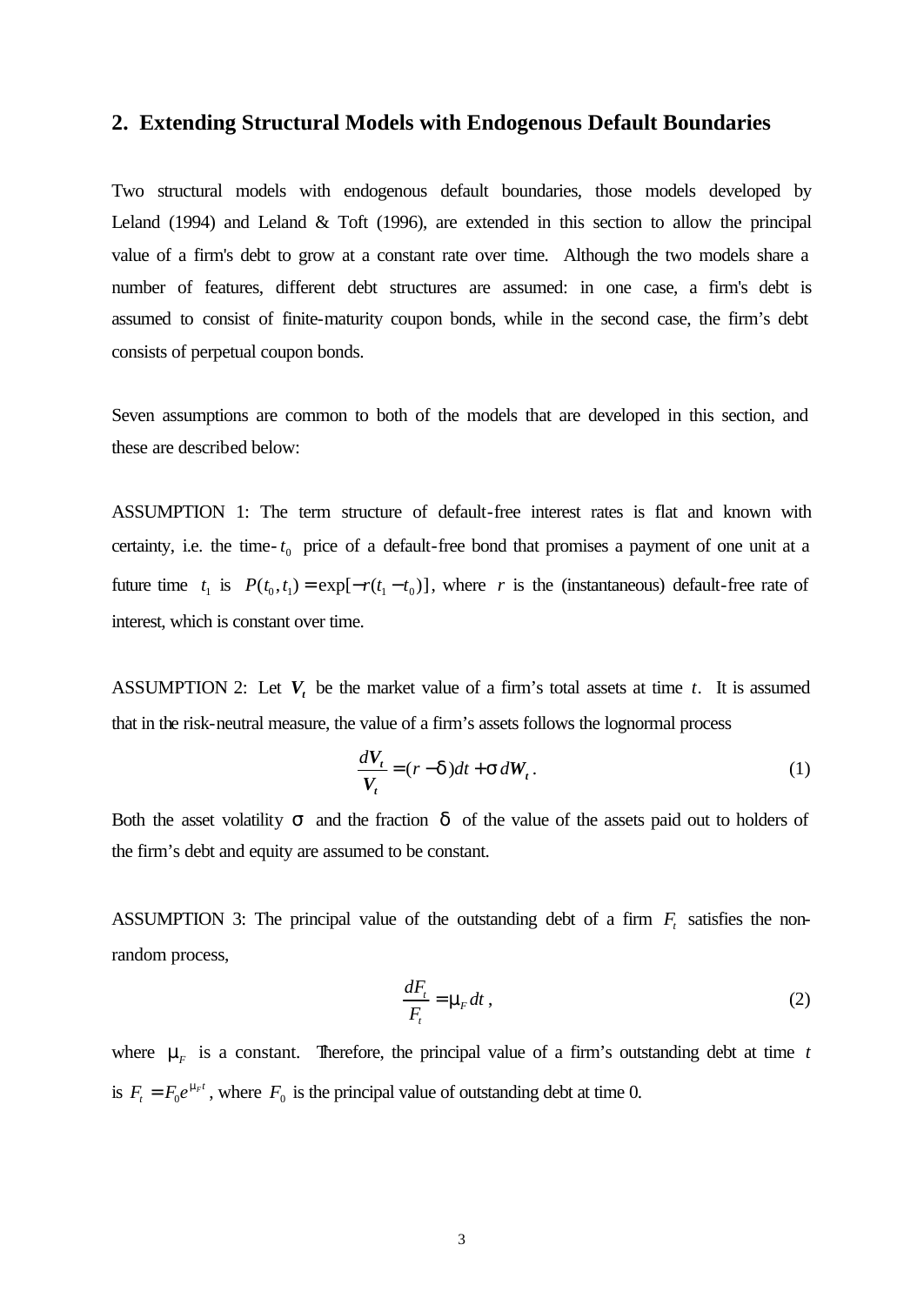ASSUMPTION 4: A firm defaults on all of its outstanding debt when the process  $V_t$  hits a default boundary  $V_t^B$ , which is taken to be a fixed proportion of the principal value of the firm's debt<sup>1</sup>, i.e.  $V_t^B = \boldsymbol{b} F_t$  for some constant  $\boldsymbol{b}$ .

ASSUMPTION 5: If the firm defaults at a time  $t$ , the asset value of the firm reduces by  $aV_t^B$  due to the costs of default.

ASSUMPTION 6: The equity value of the firm is zero at the default boundary, i.e. equityholders do not receive a rebate upon default by the firm.

ASSUMPTION 7: All debt issued by the firm has the same seniority. Furthermore, debtholders receive the same fraction of par at the time of default, regardless of remaining maturity, while the recovery rate of future coupon payments is zero.

All of these assumptions apart from Assumption 3 are consistent with the models developed by Leland (1994) and Leland & Toft (1996). However, both of these models assume that the principal value of a firm's outstanding debt is fixed. The non-random process used in this paper to model the principal value of a firm's debt has been used before in Nickell, Perraudin & Varotto (2001) and Ericsson & Reneby (2003).

Assumptions 4 and 5 imply that if the firm defaults at time *t* , debt-holders receive a total of  $(1 - a)$ *bF*<sub>t</sub> upon default, i.e. the recovery rate averaged over the firm's debts is  $(1 - a)$ *b*. As all of the firm's debts have the same recovery rate as a consequence of Assumption 7, this implies that each debt has a recovery rate of  $(1 - a) b$ .

Define the distance to default  $X_t$  to be the ratio of the value of the firm's total assets to the default boundary  $V_t^B$ , i.e.

$$
X_t = \frac{V_t}{bF_t} = \frac{V_t}{bF_0e^{m_{t}t}}.
$$
\n(3)

l

 $<sup>1</sup>$  Later it will be shown that the optimal default boundary is of this form for both of the capital structures that are</sup> investigated in this paper.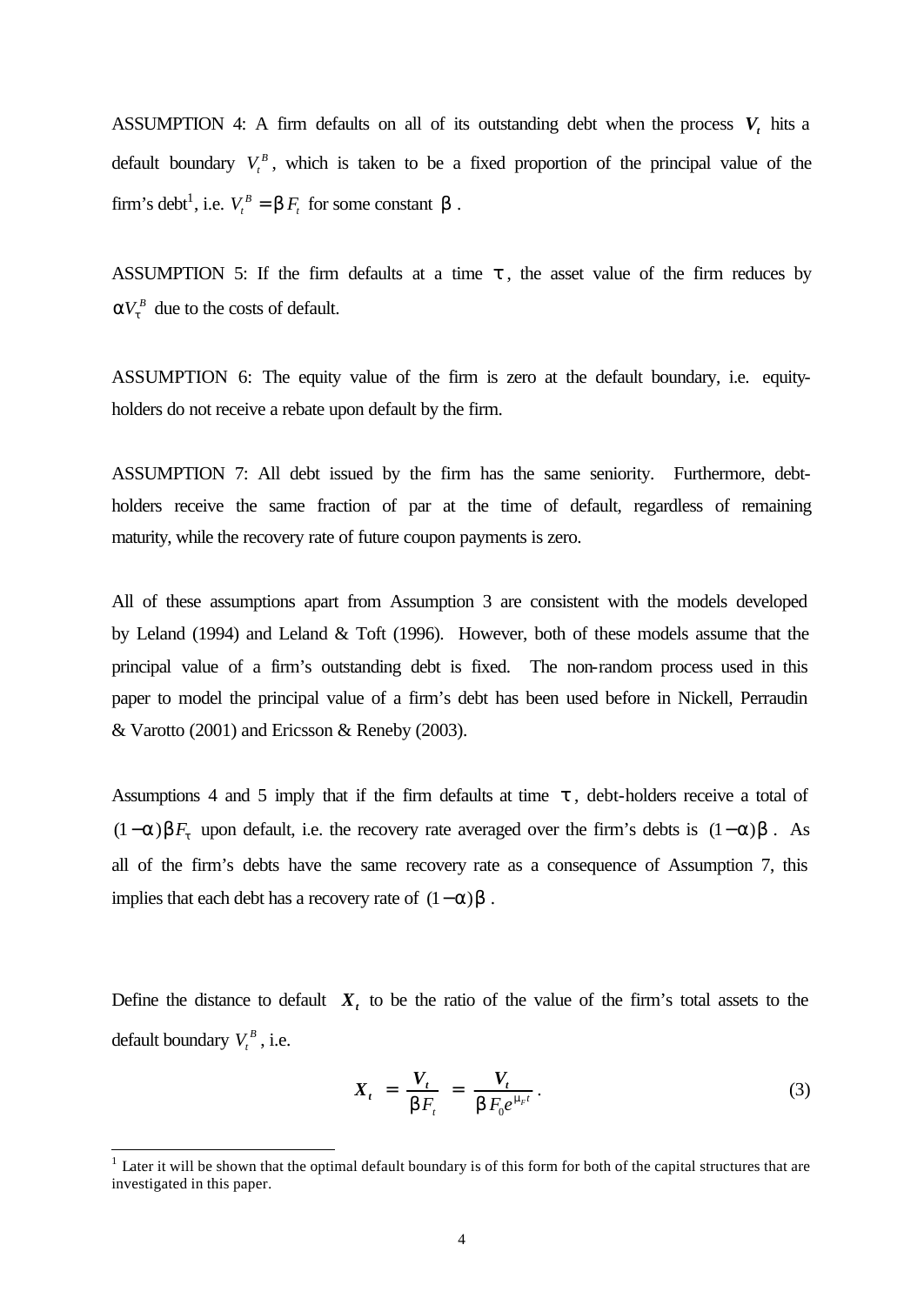Default therefore occurs when  $X_t$  hits one. As a consequence of Itô's Lemma, the distance to default satisfies the stochastic differential equation

$$
\frac{dX_t}{X_t} = (r - \mathbf{m}_F - \mathbf{d})dt + \mathbf{S}dW_t, \qquad (4)
$$

while results from Harrison (1990) show that if the firm has a distance to default of  $X_{t_0}$  at time  $t_0$ , then the risk-neutral probability that the firm defaults in the period  $[t_0, t_1]$  is given by

$$
Q(X_{t_0}, t_1 - t_0) = \Phi\left(\frac{-\log X_{t_0} - a(t_1 - t_0)}{\mathbf{s}\sqrt{t_1 - t_0}}\right) + X_{t_0}^{-\frac{2a}{\mathbf{s}^2}}\Phi\left(\frac{-\log X_{t_0} + a(t_1 - t_0)}{\mathbf{s}\sqrt{t_1 - t_0}}\right),\tag{5}
$$

where

$$
a = r - \mathbf{m}_F - \mathbf{d} - \frac{1}{2} \mathbf{S}^2.
$$
 (6)

Differentiating (5), it can be seen that the probability density function of the first passage time of  $X_t$  to 1 (or equivalently of the first passage time of  $V_t$  to  $V_t^B$ ) is equal to

$$
q(X_{t_0}, t_1 - t_0) = X_{t_0} \frac{\frac{-2a}{s^2}}{\sqrt{2p}} \frac{1}{s(t_1 - t_0)^{3/2}} \exp\left[-\frac{1}{2}\left(\frac{a(t_1 - t_0) - \log X_{t_0}}{s\sqrt{t_1 - t_0}}\right)^2\right].
$$
 (7)

#### **2.1 Debt Structure Consists of Finite-Maturity Bonds**

First, it is assumed that a firm continuously offers bonds with an initial time-to-maturity of  $T < \infty$ , so that the capital structure of a firm is dynamic and consists of equity and finitematurity coupon bonds. This capital structure was originally analysed by Leland & Toft (1996), and therefore, the model developed in this subsection will be referred to as the Extended Leland & Toft model (or ELT for short). It is assumed here that the firm issues bonds with a principal value of

$$
\tilde{F}e^{\mathbf{m}_F s}ds\tag{8}
$$

during the interval  $[s, s + ds]$ , where

$$
\tilde{F} = \frac{\mathbf{m}_F}{\left(1 - e^{-\mathbf{m}_F T}\right)} F_0.
$$
\n<sup>(9)</sup>

Then the principal value of all of the outstanding bonds at time *t* is given by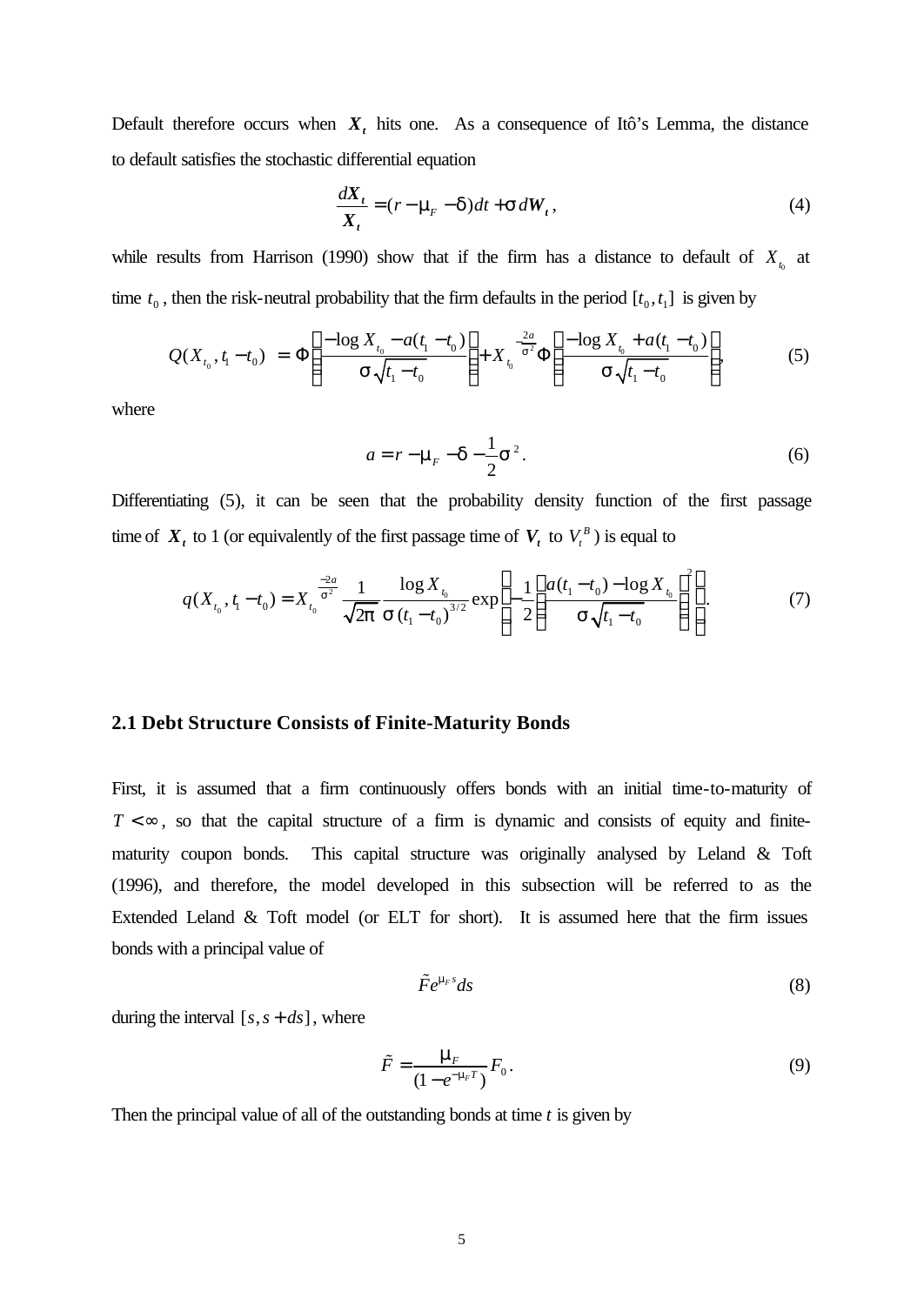$$
F_t = \tilde{F} \int_{t-T}^t e^{m_r s} ds = \frac{\tilde{F}}{m_r} (1 - e^{-m_r}) e^{m_r t} = F_0 e^{m_r t}, \qquad (10)
$$

consistent with Assumption 3. Leland & Toft (1996) analysed the special case where  $m_F = 0$ .

It is assumed that the bonds pay a continual stream of coupons at a rate of *c*. Then the time-*t* market value of the bonds that were issued in the interval  $[s, s + ds]$  (where  $t - T \le s \le t$ ) is

$$
SB_t^s ds = c\tilde{F}e^{\mathbf{m}_F s} ds \int_{t}^{s+T} e^{-r(u-t)} [1 - Q(X_t, u-t)] du + \tilde{F}e^{\mathbf{m}_F s} ds e^{-r(s+T-t)} [1 - Q(X_t, s+T-t)]
$$
  
 
$$
+ (1-a) \mathbf{b} \tilde{F}e^{\mathbf{m}_F s} ds \int_{t}^{s+T} e^{-r(u-t)} q(X_t, u-t) du.
$$
 (11)

The first term on the right-hand side of (11) corresponds to the time-*t* value of the remaining coupons, the second term relates to the value of the principal payment made at time  $s + T$ , while the third term corresponds to the value of the recovery payment if the firm defaults before time  $s + T$ .

Define  $G_1(X_{t_0}, t)$  to be

$$
G_1(X_{t_0},t) = \int_0^t e^{-(r-m_F)u} q(X_{t_0},u) du.
$$
 (12)

Using results from Rubenstein & Reiner (1991), the function  $G_1(X_{t_0}, t)$  is given by

$$
G_{1}(X_{t_{0}},t) = X_{t_{0}}^{\frac{-a+b_{1}}{s^{2}}}\Phi\left(\frac{-\log X_{t_{0}}-b_{1}t}{s\sqrt{t}}\right) + X_{t_{0}}^{\frac{-a-b_{1}}{s^{2}}}\Phi\left(\frac{-\log X_{t_{0}}+b_{1}t}{s\sqrt{t}}\right),
$$
\n(13)

where

$$
b_{\rm l} = \sqrt{a^2 + 2(r - \mathbf{m}_F)\mathbf{s}^2} \,. \tag{14}
$$

Similarly, define  $G_2(X_{t_0}, t)$  to be

$$
G_2(X_{t_0},t) = \int_0^t e^{-ru} q(X_{t_0},u) du,
$$
\n(15)

which can be shown to be equal to

$$
G_2(X_{t_0}, t) = X_{t_0}^{\frac{-a+b_2}{s^2}} \Phi\left(\frac{-\log X_{t_0} - b_2 t}{s \sqrt{t}}\right) + X_{t_0}^{\frac{-a-b_2}{s^2}} \Phi\left(\frac{-\log X_{t_0} + b_2 t}{s \sqrt{t}}\right),\tag{16}
$$

where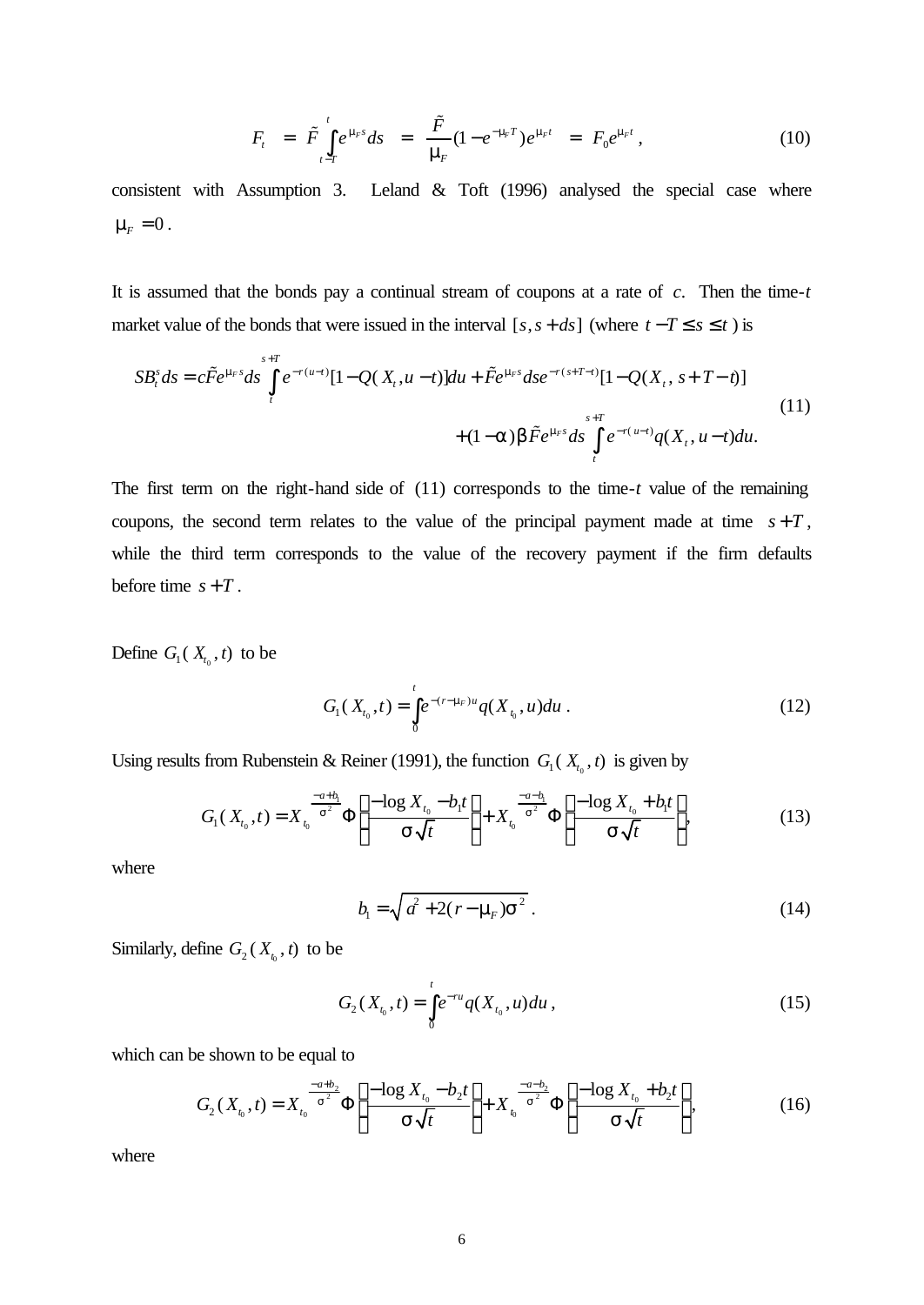$$
b_2 = \sqrt{a^2 + 2r\mathbf{s}^2} \tag{17}
$$

A change of variable and an integration by parts shows that (11) is equal to

$$
SB_t^s ds = \frac{c}{r} \tilde{F} e^{\mathbf{m}_F s} ds + \left(1 - \frac{c}{r}\right) \tilde{F} e^{\mathbf{m}_F s} ds e^{-r(s+T-t)} [1 - Q(X_t, s+T-t)] + \left(1 - \mathbf{a}) \mathbf{b} - \frac{c}{r}\right) \tilde{F} e^{\mathbf{m}_F s} ds G_2(X_t, s+T-t).
$$
(18)

The market value of a firm's debt at time *t* is found by integrating the time-*t* value of all bonds that are outstanding at time  $t$ , i.e. bonds that were issued during the period  $[t - T, t]$ . Therefore, the time-*t* market value of a firm's debt is given by

$$
\int_{t-T}^{t} SB_t^s ds = \frac{c}{r} \tilde{F} \int_{t-T}^{t} e^{m_r s} ds + \left(1 - \frac{c}{r}\right) \tilde{F} \int_{t-T}^{t} e^{m_r s} e^{-r(s+T-t)} [1 - Q(X_t, s+T-t)] ds \n+ \left(1 - a) b - \frac{c}{r}\right) \tilde{F} \int_{t-T}^{t} e^{m_r s} G_2(X_t, s+T-t) ds.
$$
\n(19)

After performing the first integral, using the definition of  $\tilde{F}$  from (9), and applying a change of variable to the second and third integrals, it is seen that (19) is equivalent to

$$
\frac{c}{r}F_0e^{m_{r}t} + \left(1 - \frac{c}{r}\right)F_0e^{m_{r}t}I(X_t, T) + \left((1 - a) b - \frac{c}{r}\right)F_0e^{m_{r}t}J(X_t, T),
$$
\n(20)

where

$$
I(X_t, T) = \left(\frac{\mathbf{m}_F e^{-\mathbf{m}_F T}}{1 - e^{-\mathbf{m}_F T}}\right) \left[\frac{1 - e^{-(r - \mathbf{m}_F)T}}{(r - \mathbf{m}_F)} - \int_0^T e^{-(r - \mathbf{m}_F)u} Q(X_t, u) du\right]
$$
(21)

and

$$
J(X_t, T) = \left(\frac{\mathbf{m}_F e^{-\mathbf{m}_F T}}{1 - e^{\mathbf{m}_F T}}\right)_0^T e^{\mathbf{m}_F U} G_2(X_t, u) du.
$$
 (22)

As  $F_t = F_0 e^{m_t t}$  (see Assumption 3), the market value of a firm's debt at time *t* can be written as

$$
\frac{c}{r}F_t + \left(1 - \frac{c}{r}\right)F_tI(X_t, T) + \left((1 - a)b - \frac{c}{r}\right)F_tJ(X_t, T),\tag{23}
$$

while performing integration by parts on the integrals in (21) and (22) shows that  $I(X_t, T)$ and  $J(X_t, T)$  are given by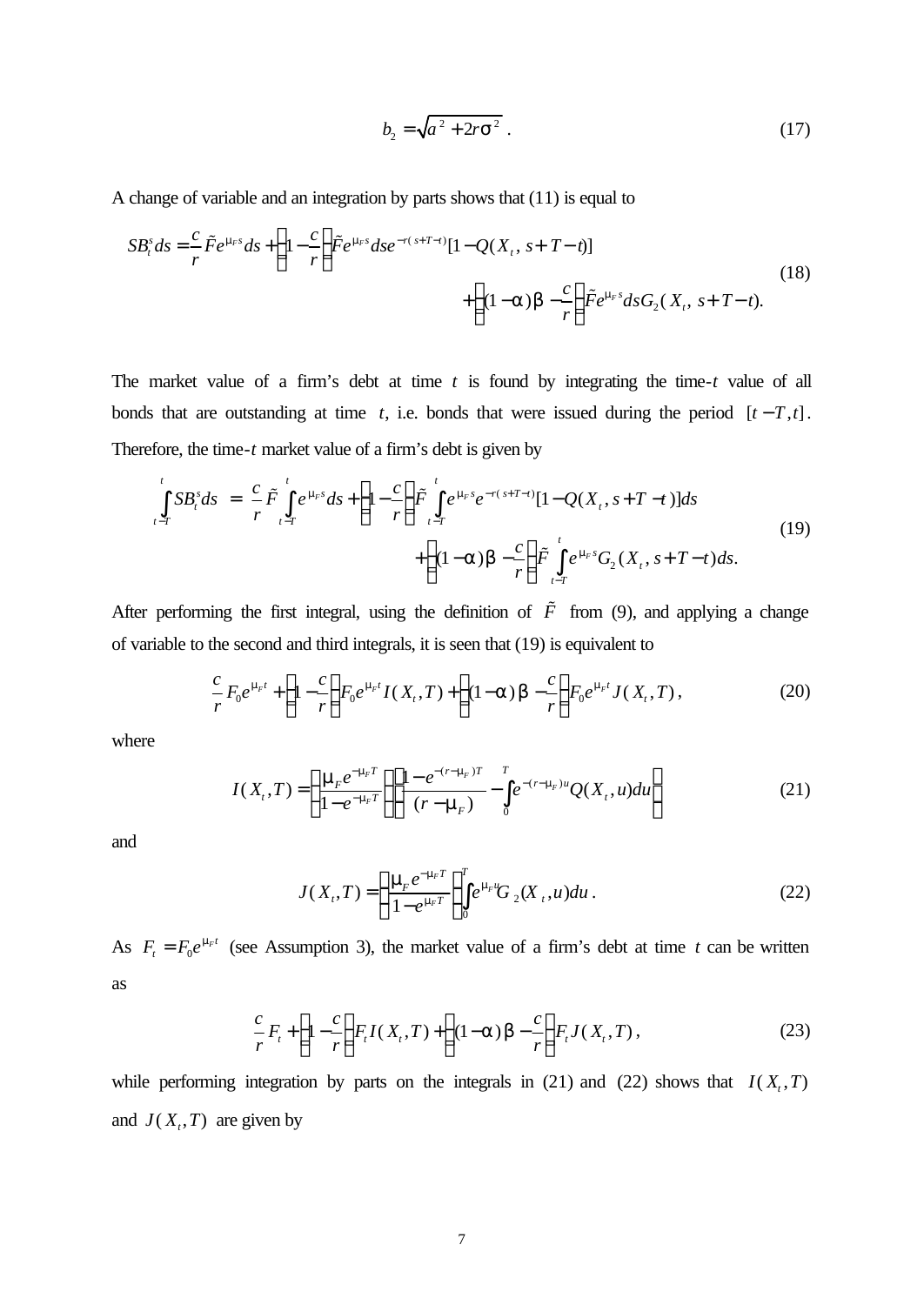$$
I(X_t, T) = \frac{\mathbf{m}_F}{(r - \mathbf{m}_F)(1 - e^{-\mathbf{m}_F T})} \Big( e^{-\mathbf{m}_F T} [1 - G_1(X_t, T)] - e^{-rT} [1 - Q(X_t, T)] \Big)
$$
(24)

and

$$
J(X_t, T) = \frac{1}{1 - e^{-m_t T}} [G_2(X_t, T) - e^{-m_t T} G_1(X_t, T)].
$$
\n(25)

L'Hôpital's rule is needed to calculate the value of  $I(X_t, T)$  in the case when  $m_F = r$  and the values of  $I(X_t, T)$  and  $J(X_t, T)$  when  $m_F = 0$ .

Firms may receive tax benefits associated with debt financing. As is explained in Leland (1994), the tax benefit of a coupon of  $\overline{c}$  is equal to  $(tax)\overline{c}$ , where  $tax$  is the effective tax rate, as long as the firm is solvent<sup>2</sup>. It is proposed here that the total value of the firm only includes the tax benefit of future coupon payments on the debt that is currently outstanding. From an examination of (20), it can be seen that the time-*t* value of the remaining coupon payments on bonds that are outstanding at time *t* is

$$
\frac{c}{r} F_t \left[ 1 - I(X_t, T) - J(X_t, T) \right]. \tag{26}
$$

Therefore, the time-*t* value of the tax benefits to the firm is given by

$$
TB_t = \frac{(tax)c}{r} F_t [1 - I(X_t, T) - J(X_t, T)].
$$
\n(27)

According to Assumption 5, the value of the firm's assets is assumed to fall by a proportion *a* at the time of default. The value of the default costs of the firm at time *t* is taken to be the reduction in the value of the debt that is outstanding at time *t* due to the costs of default. Again from an examination of (20), the time-*t* value of the default costs of the firm can be seen to equal

$$
DCt = abFtJ(Xt,T).
$$
 (28)

The total value of the firm at time  $t$ ,  $v_t$ , is taken to be

$$
v_t = V_t + TB_t - DC_t = V_t + \frac{(tax)c}{r} F_t[1 - I(X_t, T)] - \left( ab + \frac{(tax)c}{r} \right) F_t J(X_t, T). \tag{29}
$$

<sup>&</sup>lt;sup>2</sup> Leland (1994) also explains that under US tax codes, a firm must have earnings before interest and taxes that are at least as large as the coupon payment if they are to receive the tax benefits. However, this technicality is not considered here.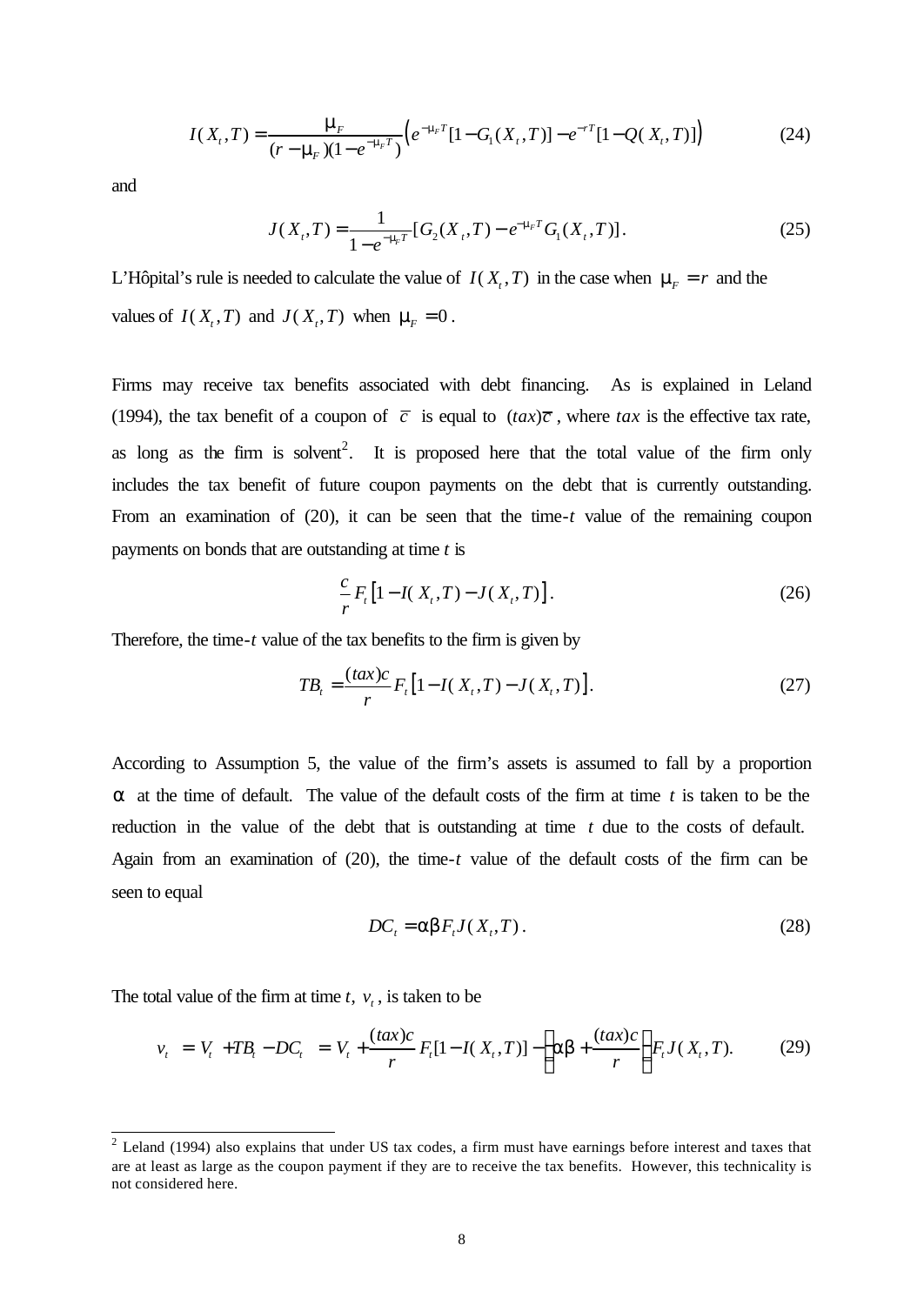The market value of equity is given by the total value of the firm minus the market value of the debt that is currently outstanding:

$$
S_t = V_t - \frac{(1 - tax)c}{r} F_t - \left(1 - \frac{(1 - tax)c}{r}\right) F_t I(X_t, T) - \left(b - \frac{(1 - tax)c}{r}\right) F_t J(X_t, T). \tag{30}
$$

Default can be viewed as a decision by the managers of a firm: if a firm is struggling to make payments to debt-holders, managers can choose whether to liquidate assets to make the debt payments or to default on the debt. As equity-holders own the firm, one of the aims of managers is to maximise the value of a firm's equity. Therefore, it is assumed that managers choose the default boundary optimally so that the firm's equity value is maximised. Following Leland & Toft, the optimal default boundary is assumed to satisfy the smoothpasting condition,

$$
\left. \frac{\partial S_t}{\partial V_t} \right|_{V_t = V_t^B} = 0. \tag{31}
$$

Therefore, the optimal boundary is given by  $V_t^B = \hat{b} F_t$ , where

$$
\hat{\mathbf{b}} = \frac{(1 - \tan)c}{1 - e^{-m_p T} - C_2} \tag{32}
$$

and

$$
C_1 = \frac{\mathbf{m}_r e^{-\mathbf{m}_r T}}{(r - \mathbf{m}_r) \left[ \left( \frac{-a + b_1}{\mathbf{s}^2} \right) - \left( \frac{2b_1}{\mathbf{s}^2} \right) \Phi \left( \frac{b_1}{\mathbf{s}} \sqrt{T} \right) - \frac{2}{\mathbf{s} \sqrt{T}} \mathbf{f} \left( \frac{b_1}{\mathbf{s}} \sqrt{T} \right) \right] + \frac{\mathbf{m}_r e^{-r}}{(r - \mathbf{m}_r) \left[ \mathbf{s}^2 \Phi \left( \frac{a}{\mathbf{s}} \sqrt{T} \right) + \frac{2}{\mathbf{s} \sqrt{T}} \mathbf{f} \left( \frac{a}{\mathbf{s}} \sqrt{T} \right) \right]}
$$
(33)

and

$$
C_2 = \left[ \left( \frac{-a+b_2}{\mathbf{s}^2} \right) - \left( \frac{2b_2}{\mathbf{s}^2} \right) \Phi \left( \frac{b_2}{\mathbf{s}} \sqrt{T} \right) - \frac{2}{\mathbf{s} \sqrt{T}} \mathbf{f} \left( \frac{b_2}{\mathbf{s}} \sqrt{T} \right) \right] - e^{-m_r T} \left[ \left( \frac{-a+b_1}{\mathbf{s}^2} \right) - \left( \frac{2b_1}{\mathbf{s}^2} \right) \Phi \left( \frac{b_1}{\mathbf{s}} \sqrt{T} \right) - \frac{2}{\mathbf{s} \sqrt{T}} \mathbf{f} \left( \frac{b_1}{\mathbf{s}} \sqrt{T} \right) \right].
$$
 (34)

L'Hôpital's rule is needed to calculate the value of  $C_1$  in the case when  $m_F = r$  and the value of  $\hat{\mathbf{b}}$  when  $\mathbf{m}_F = 0$ .

The expression for the equity value, and therefore the form of the optimal boundary, for the  $m<sub>F</sub> = 0$  case is different to that derived by Leland & Toft (1996). Leland & Toft assume that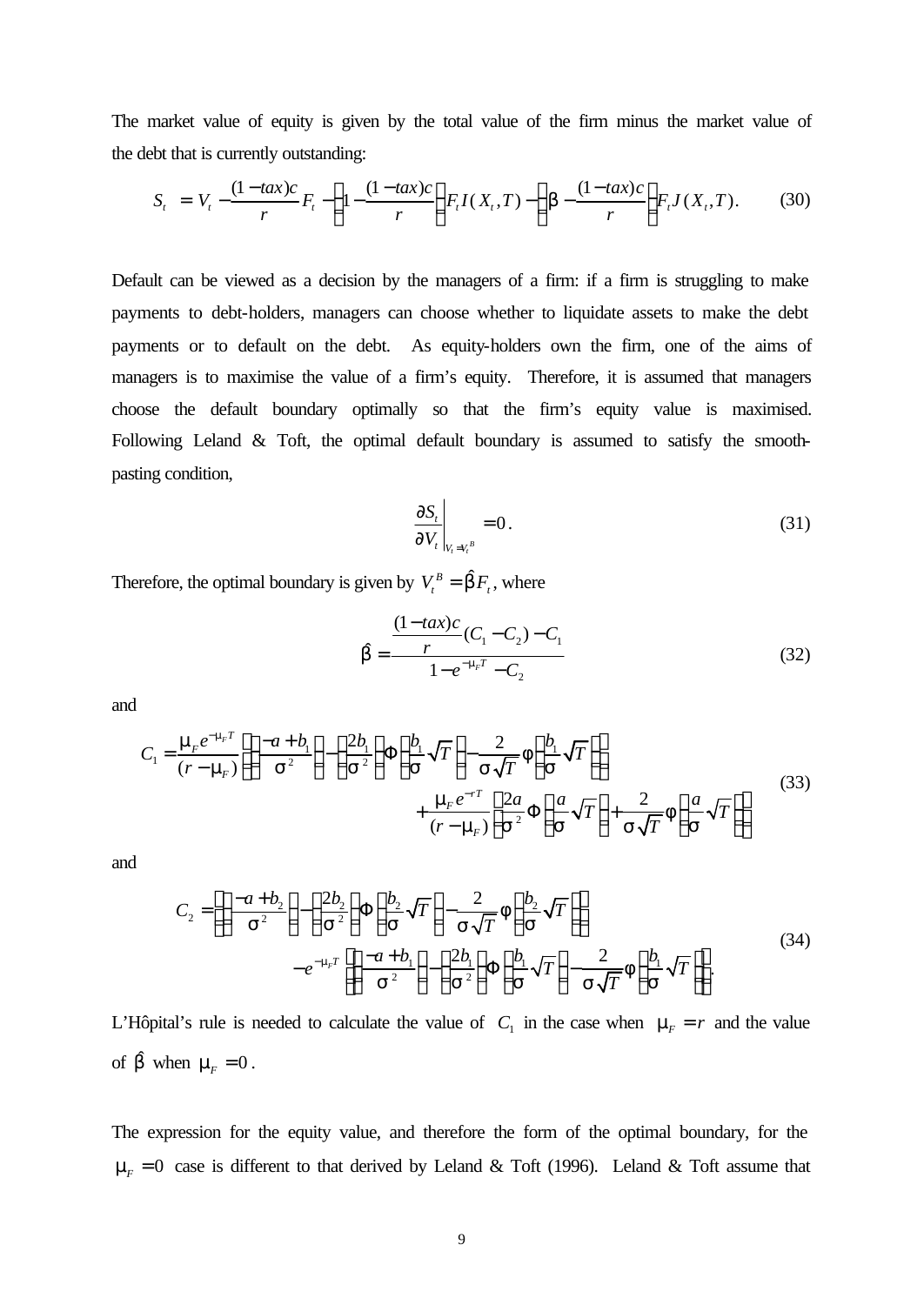the total value of the firm includes the tax benefit of all future coupon payments, including coupons on bonds that are to be issued in the future. Similarly, they assume that the default costs of the debt that is currently outstanding and the debt that will be issued in the future are included in the calculation of the total value of the firm. One consequence of this is that the expression for the equity value derived by Leland & Toft was dependent on the costs of default, while the expression derived in this paper, (30), is independent of *a* .

As an example, Figure 1 shows the optimal boundary as calculated by Leland & Toft (1996) together with the optimal boundary given by (32) for different values of the asset volatility. The default-free interest rate  $r$  and the coupon rate  $c$  are both set at 6%, the net payout rate  $\boldsymbol{d}$ is 5%, the effective tax rate is 15%, the proportion *a* of the asset value that is lost due to default costs is 40%, the principal value of debt is assumed to be constant over time, and the firm is assumed to issue bonds with an initial time-to-maturity *T* of 5 years.



*Figure 1: Optimal Default Boundary*

Further tests on the two optimal default boundaries were performed using a wide range of input parameters. For all realistic values of the input parameters that were tested, the optimal default boundary given by (32) was found to be a monotonic decreasing function of the asset volatility for asset volatilities above 1% (for a small set of values of the input parameters, the boundary increases very slightly with asset volatility if the asset volatility is below 1%). On the other hand, Figure 1 shows that the boundary proposed by Leland  $&$  Toft is not a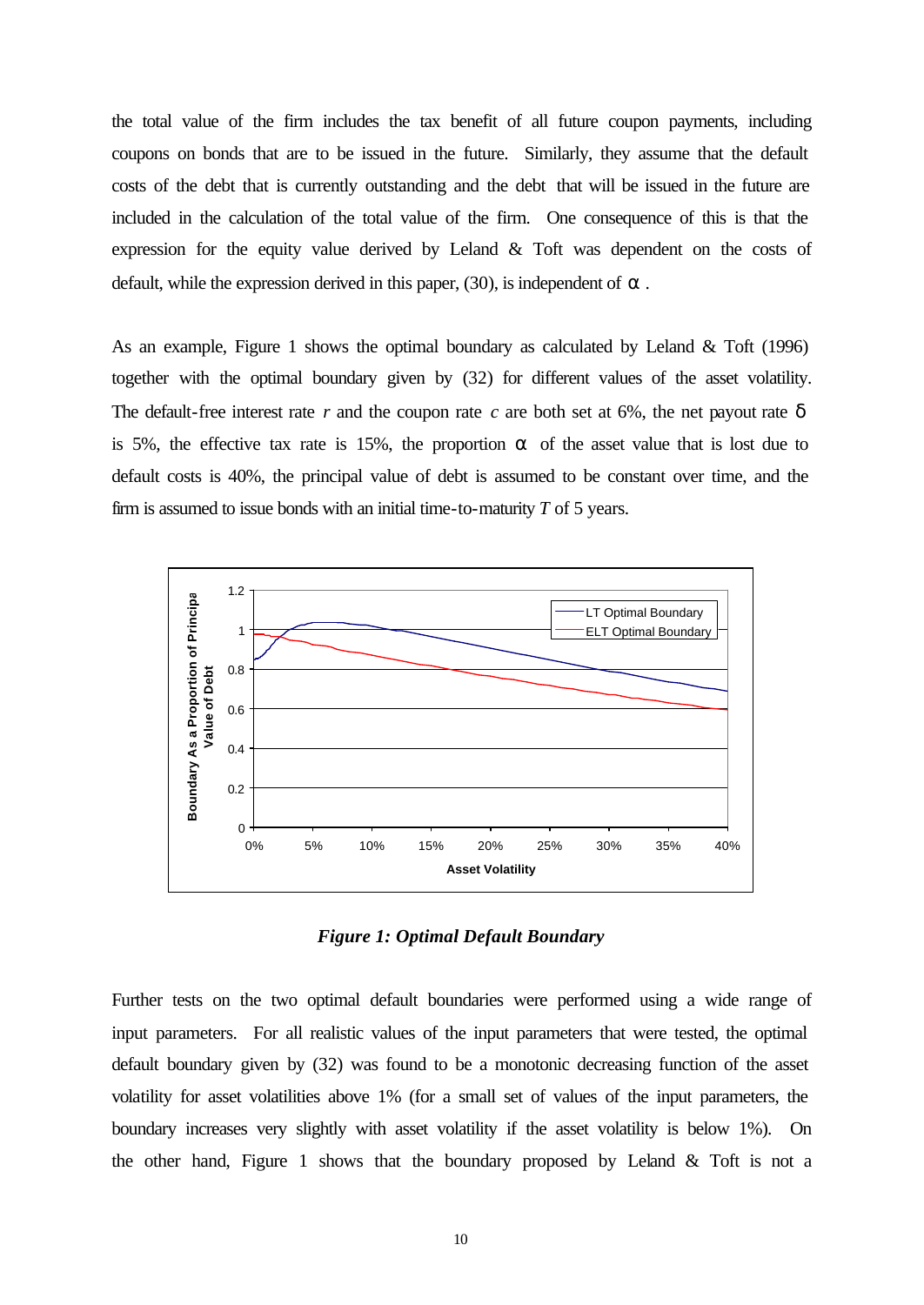monotonic function of asset volatility for some realistic values of the input parameters<sup>3</sup>. Also, for the particular values used in Figure 1, it is optimal for a firm with an asset volatility of between 3% and 12% to default when the value of its total assets is above the principal value of the firm's debt if the Leland & Toft boundary is used. On the other hand, the optimal default boundary proposed in this section is below the principal value of debt for all values of the asset volatility.

Although the optimal default boundary derived by Leland & Toft was higher than the boundary given by (32) for most values of the asset volatility in the example above, it should be noted that there are many values of the input parameters where the optimal boundary proposed in this paper gives the higher default boundary. As an example, if *d* is reduced to 1%, *a* falls to 5% and all other parameters are kept the same as for Figure 1, the optimal boundary derived in this paper is higher than the default boundary derived by Leland & Toft for all asset volatilities less than 100%.

#### **2.2 Debt Structure Consists of Perpetual Bonds**

l

As in Leland (1994), it is now assumed that the debt structure of a firm consists of perpetual bonds. As a result, the model developed in this subsection will be referred to as the Extended Leland model (or EL for short). However, unlike in Leland, it is assumed that the firm continuously issues bonds, with the bonds issued in the interval  $[s, s + ds]$  having a principal value of  $\mathbf{m}_F F_0 e^{\mathbf{m}_F s} ds$ . As a result, the principal value of all outstanding bonds at time *t* is

$$
F_t = \int_{-\infty}^t \mathbf{m}_F F_0 e^{\mathbf{m}_F s} ds = F_0 e^{\mathbf{m}_F t}, \qquad (35)
$$

consistent with Assumption 3. The time-*t* market value of the bonds that were issued in the interval  $[s, s + ds]$ , where  $s \leq t$ , is equal to

$$
\overline{SB}_{t}^{s} ds = c \mathbf{m}_{F} F_{0} e^{\mathbf{m}_{F} s} ds \int_{t}^{\infty} e^{-r(u-t)} [1 - Q(X_{t}, u-t)] du
$$
  
+ (1-a)  $\mathbf{b} \mathbf{m}_{F} F_{0} e^{\mathbf{m}_{F} s} ds \int_{t}^{\infty} e^{-r(u-t)} q(X_{t}, u-t) du.$  (36)

 $3$  The numerical tests revealed that there are many sets of input parameters where the default boundary proposed by Leland & Toft first increases and then decreases with asset volatility in the manner illustrated in Figure 1.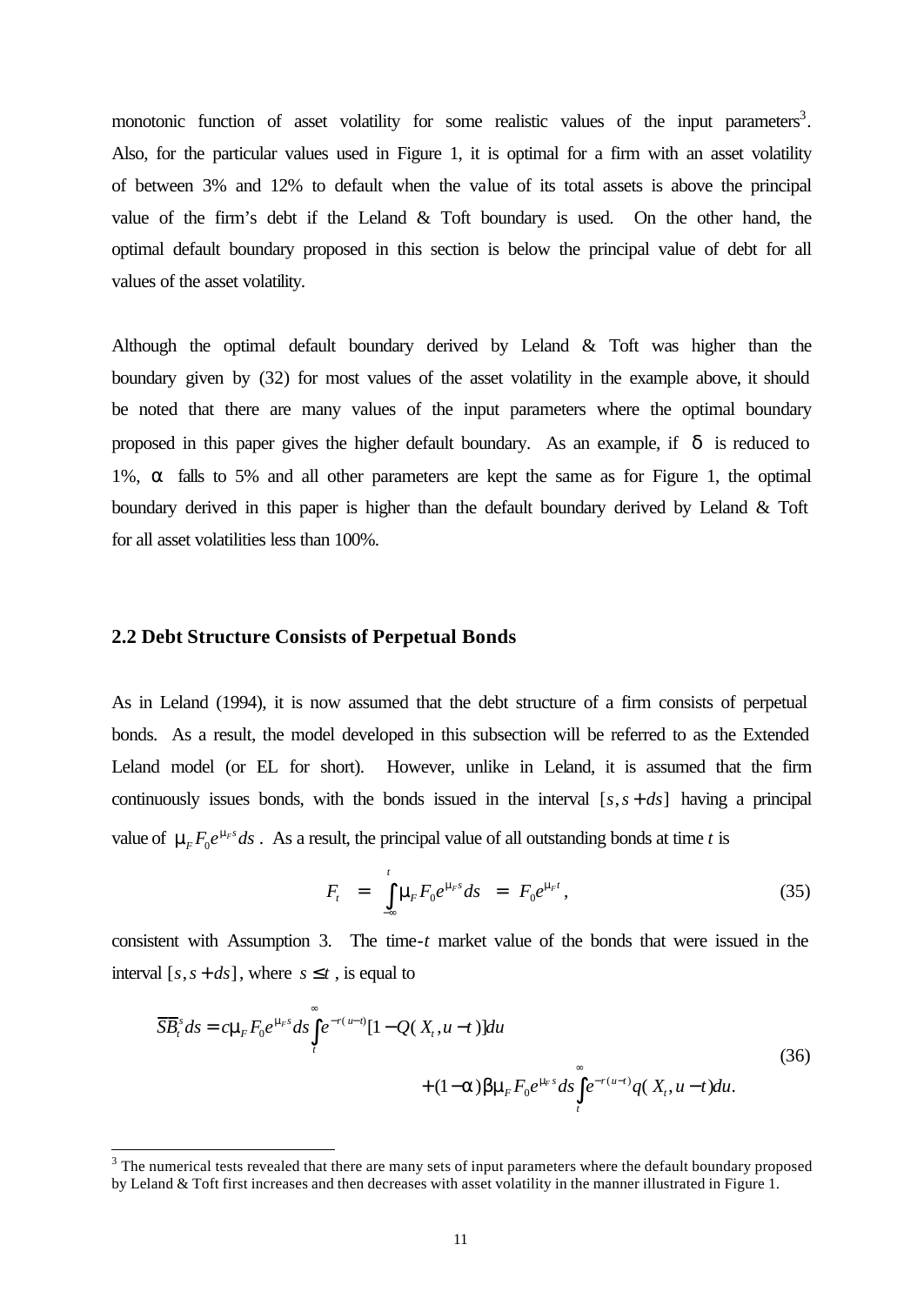A change of variable and an integration by parts on the first integral reveals that (36) is equal to

$$
\overline{SB}_r^s ds = -\frac{c}{r} \mathbf{m}_F F_0 e^{\mathbf{m}_F s} ds + \left( (1 - \mathbf{a}) \mathbf{b} - \frac{c}{r} \right) \mathbf{m}_F F_0 e^{\mathbf{m}_F s} ds G_2(X_r, \infty) \,. \tag{37}
$$

The function  $G_2(X_t, u)$  was given earlier by (16), and therefore, the time-*t* value of bonds that were issued in the interval  $[s, s + ds]$  is

$$
\overline{SB}_{t}^{s} ds = \frac{c}{r} \mathbf{m}_{F} F_{0} e^{\mathbf{m}_{F} s} ds + \left( (1 - \mathbf{a}) \mathbf{b} - \frac{c}{r} \right) \mathbf{m}_{F} F_{0} e^{\mathbf{m}_{F} s} ds X_{t}^{\frac{-a - b_{2}}{s^{2}}}, \tag{38}
$$

where *a* and  $b_2$  are given by (6) and (17) respectively. Note that the expression (38) is equal to the limit of (18) as  $T \rightarrow \infty$ , i.e. the time-*t* value of a perpetual bond is equal to the time-*t* value of a finite-maturity bond as its initial time-to-maturity tends to infinity.

The market value of a firm's debt at time *t* is found by integrating over the time-*t* value of all bonds that have been issued up to time *t*. As  $F_t = F_0 e^{m_t t}$ , the time-*t* value of a firm's debt is

$$
\int_{-\infty}^{t} \overline{SB}_{t}^{s} ds = \frac{c}{r} F_{t} + \left( (1 - a) b - \frac{c}{r} \right) F_{t} X_{t}^{\frac{-a - b_{2}}{s^{2}}}.
$$
\n(39)

As with the ELT model, it is assumed that the total value of the firm includes only the costs of default and the tax benefits of coupons on the debt that is currently outstanding. From an examination of (39), it is seen that the time-*t* value of the tax benefits and default costs are equal to

$$
TB_t = \frac{(tax)c}{r} F_t \left(1 - X_t^{\frac{-a-b_2}{s^2}}\right)
$$
\n(40)

and

$$
DCt = abFtXt\frac{-a-b_2}{s^2}.
$$
\n(41)

Therefore, the total value of the firm at time  $t$ ,  $v_t$ , is taken to be

$$
v_t = V_t + T B_t - DC_t = V_t + \frac{(tax)c}{r} F_t \left( 1 - X_t^{\frac{-a-b_2}{s^2}} \right) - ab F_t X_t^{\frac{-a-b_2}{s^2}}, \tag{42}
$$

and the value of equity is given by the total value of the firm minus the market value of debt,

$$
S_{t} = V_{t} - \frac{(1 - tax)c}{r} F_{t} - \left( \boldsymbol{b} - \frac{(1 - tax)c}{r} \right) F_{t} X_{t}^{-\frac{a - b_{2}}{s^{2}}}.
$$
 (43)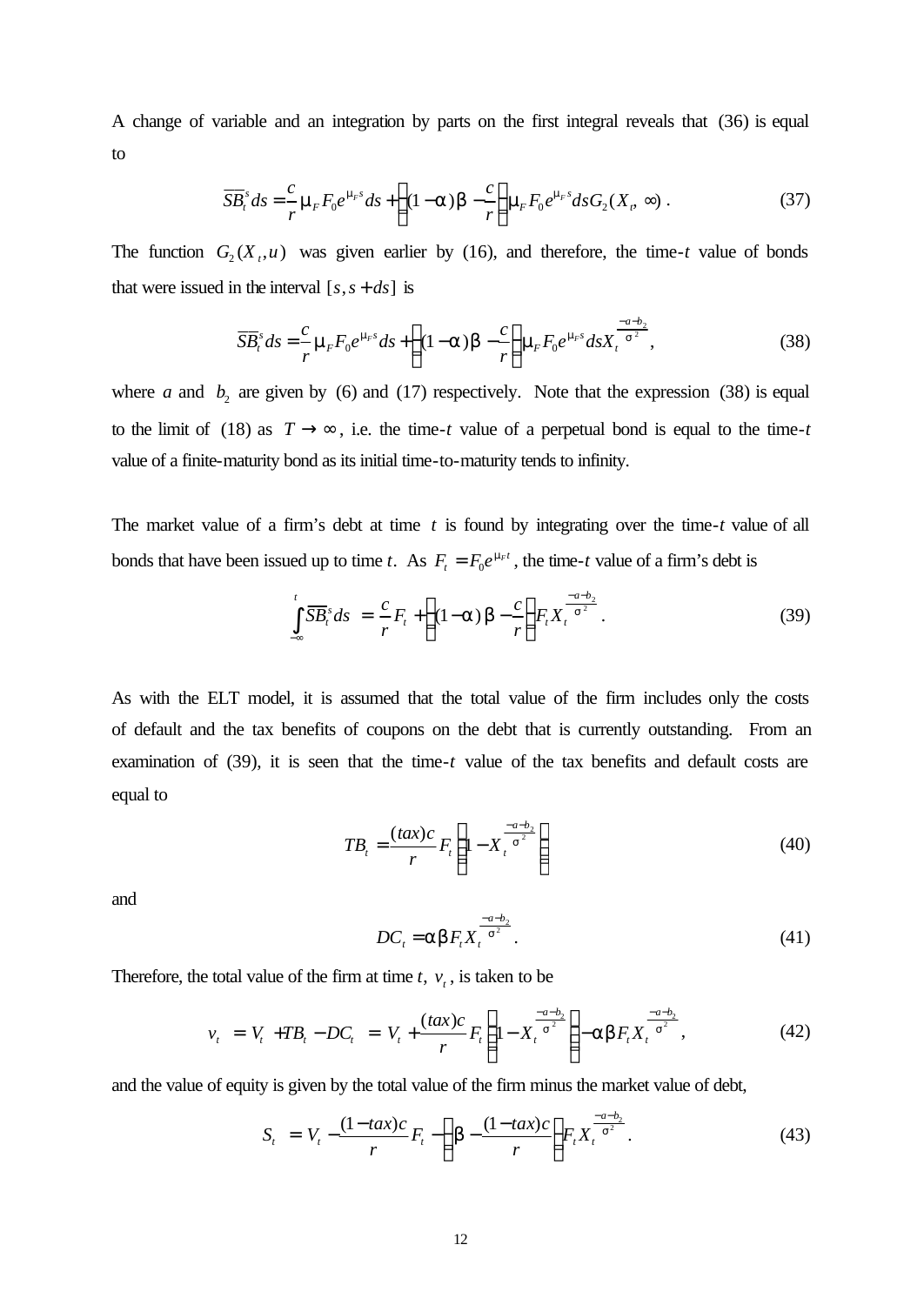Again, it should be noted that (43) is equal to the limit as  $T \rightarrow \infty$  of (30), the expression for the value of equity in the ELT model. Further, if  $m_F$  is set equal to zero in (43), the expression for the value of equity derived by Leland (1994) is recovered.

As in the previous subsection, the optimal default boundary is assumed to satisfy the smoothpasting condition

$$
\left. \frac{\partial S_t}{\partial V_t} \right|_{V_t = V_t^B} = 0. \tag{44}
$$

As a result, the optimal boundary is given by

$$
V_t^B = \hat{\boldsymbol{b}} F_t,\tag{45}
$$

where

$$
\hat{\boldsymbol{b}} = \frac{\left(\frac{a+b_2}{\mathbf{s}^2}\right)}{1+\left(\frac{a+b_2}{\mathbf{s}^2}\right)} \left[\frac{(1-tax)c}{r}\right].\tag{46}
$$

#### **2.3 Calibration using Equity Data**

In both of the models developed in this section, the expressions for the value of a firm's equity contained three unobservable variables: the market value of the firm's assets  $V_t$ , the asset volatility *s* , and the net payout rate to security holders *d* . To find estimates for the values of these three variables, three equations are needed that link the unobservable variables to observable variables. One equation is provided by the expression for the firm's equity value, so two more equations are required.

In both models, the equity value is a function of the firm's asset value and the principal value of its outstanding debt,

$$
S_t = S(V_t, F_t). \tag{47}
$$

An application of Itô's Lemma to (47) reveals that the market value of a firm's equity follows the process $4$ 

<sup>&</sup>lt;sup>4</sup> Although Itô's Lemma can be used to derive the form of the drift term in (48), it is not necessary for the work here.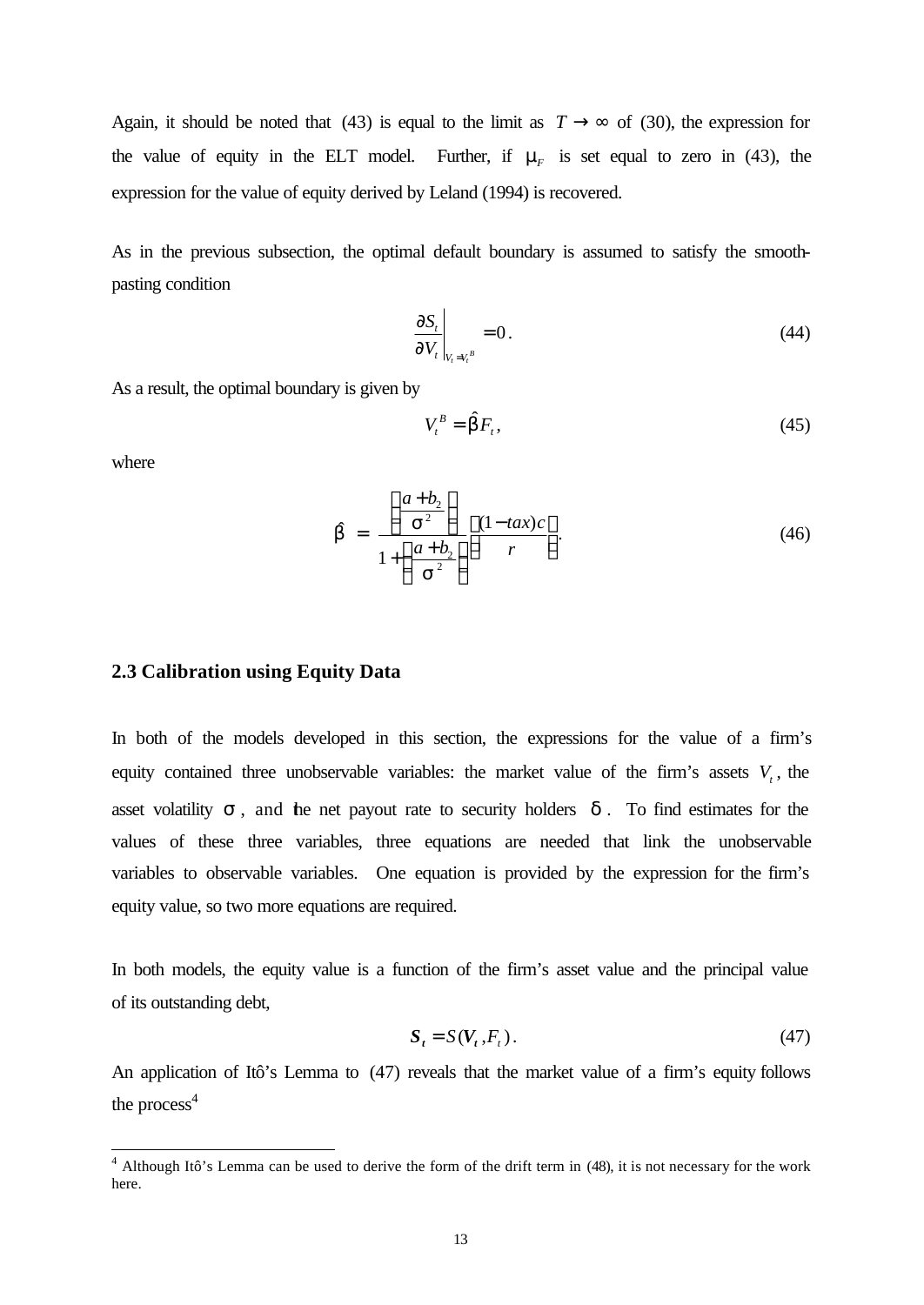$$
d\mathbf{S}_t = \mathbf{m}_s(V_t, F_t)dt + \left(\mathbf{S}V_t \frac{\partial S_t}{\partial V_t}\right) dW_t.
$$
 (48)

This can be written as

$$
dS_t = \left(\frac{\mathbf{m}_s(V_t, F_t)}{S_t}\right) S_t dt + \mathbf{s}_t^S S_t dW_t, \qquad (49)
$$

so that by comparing (48) and (49), the equity volatility at time  $t$ ,  $\boldsymbol{s}_t^s$ , can be seen to equal

$$
\boldsymbol{S}_t^S = \frac{\boldsymbol{S} V_t}{S_t} \frac{\partial S_t}{\partial V_t} \,. \tag{50}
$$

In the case of the ELT model, a firm makes three sets of payments to security holders: dividend payments to equity-holders, and coupon and principal payments to debt-holders. However, the firm receives two sets of payments: the tax-sheltering value of the coupon payments made to debt-holders, and the money received from issuing new debt. Therefore, the net payout rate to security-holders is taken to be

$$
\mathbf{d} \, dt = \frac{\mathbf{d}_t^S S_t + (1 - t \, \alpha x) c F_t + \tilde{F} e^{\mathbf{m}_F (t - T)} - S B_t^t}{V_t} \, dt \;, \tag{51}
$$

where  $\mathbf{d}_t^s$  is the dividend yield at time *t*,  $\tilde{F}e^{\mathbf{m}_F(t-T)}dt$  is the principal payment for bonds that were issued in the interval  $[t - T, t - T + dt]$ , and  $SB_t^t dt$  is the time-*t* market value of the bonds that are issued in the interval  $[t, t + dt]$ , which is given by (18). Therefore, the righthand side of (51) provides an estimate of the net payout rate of the firm at time *t*. The net payout rate *d* is then fixed at this value as *d* is assumed to be constant over time (see Assumption 2).

In the case of the EL model, the firm does not make principal payments, and thus the net payout rate to security-holders is taken to be

$$
\mathbf{d} dt = \frac{\mathbf{d}_t^S S_t + (1 - t a x) c F_t - \overline{S} \overline{B}_t^t}{V_t} dt, \qquad (52)
$$

where the time-*t* market value of the bonds that are issued in the interval  $[t, t + dt]$ ,  $\overline{SB}^i_t$  $\overline{SB}^t_t dt$ , is given by (38). Note that (52) is the limit of (51) as  $T \rightarrow \infty$ .

Three equations linking the unobservable variables to observable variables have now been derived. Therefore, given values for the equity value  $S_t$ , equity volatility  $S_t^s$ , and the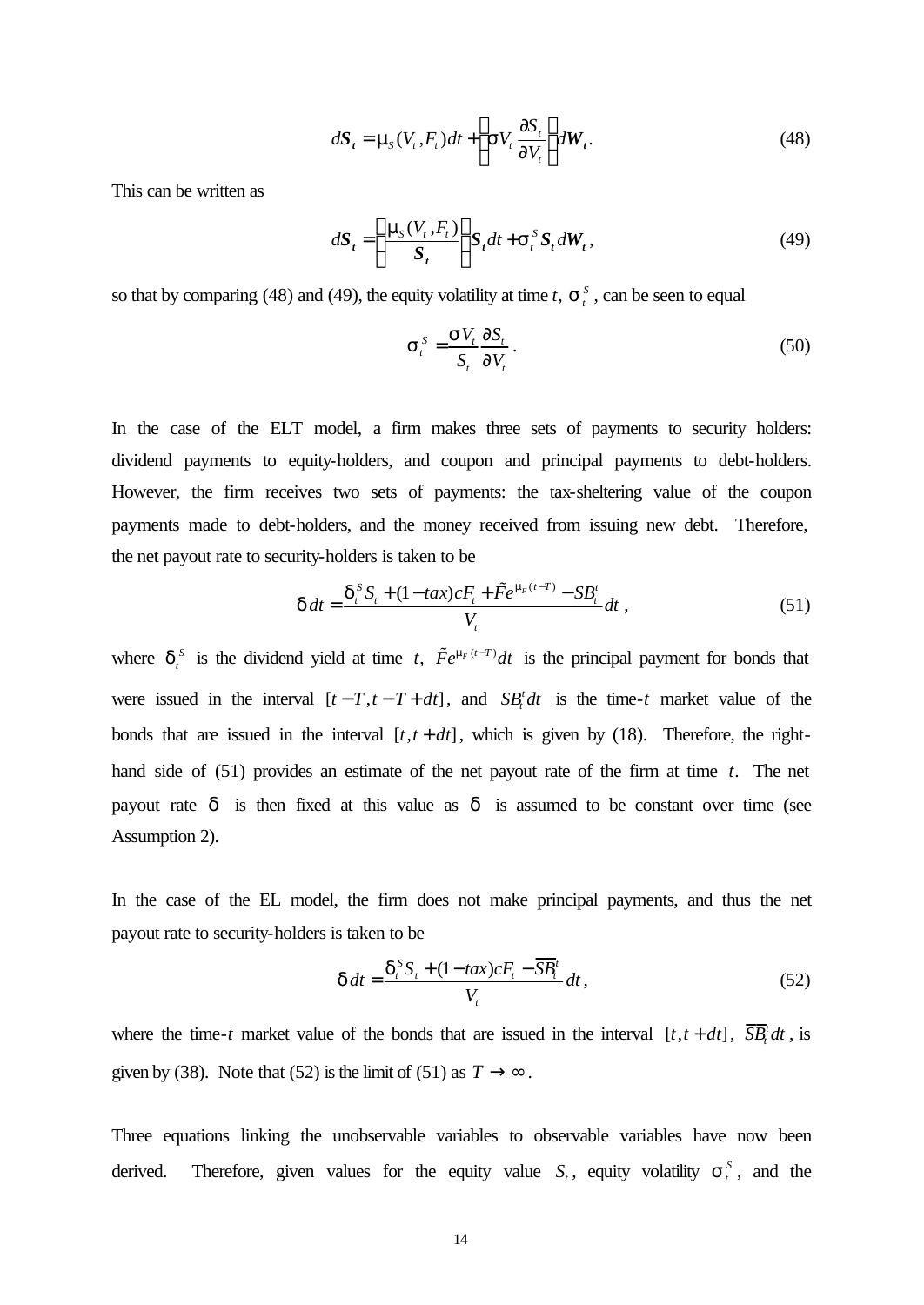principal value of outstanding debt  $F_t$  of the reference firm as well as  $r$ ,  $d_t^s$  $\mathbf{d}_t^s$ , *c*, *T*, *tax* and **a**, the time-*t* market value of the reference firm's assets, the asset volatility and the net payout rate can be found by solving (30), (50) and (51) simultaneously in the case of the ELT model, and by solving (43), (50) and (52) simultaneously in the case of the EL model.

#### **3. Mean-Reversion of Volatility**

The two models developed in the previous section are now used in conjunction with equity data to derive a time series of calculated asset volatilities for a sample of firms. Unit root tests will then be performed on the time series of asset and equity volatilities to determine whether the processes are mean-reverting.

The equity price data that is used in this section was collected by Reuters and made publicly available through the Yahoo.com website. In this work, equity volatility is calculated using a simple moving average on the previous 250 days of price data. Thus, equal weighting is placed on all of the data points that are used in the calculation of equity volatility. Data that needs to be obtained from the balance sheet of a firm (the level of debt and the number of outstanding shares) was obtained from the Mergent Online database. The principal value of a firm's debt  $F_t$  is taken to be the book value of its total liabilities. All reference firms studied in this section are based in the US, where balance sheets are published quarterly. To calculate the book value of a firm's liabilities and the number of outstanding shares at intermediate months, it is assumed that the growth rate of both processes is constant during each quarter, e.g. if the debt of a firm is known at times  $t_0$  and  $t_1$ , the debt at time  $t \in [t_0, t_1]$ is taken to be

$$
F_{t} = F_{t_0} \times \left(\frac{F_{t_1}}{F_{t_0}}\right)^{\frac{t-t_0}{t_1-t_0}}.
$$
\n(53)

In this section, the ten-year US Treasury rate that is calculated by the Federal Reserve and published in their Statistical Release H.15 is converted into a continuously-compounded rate and then used as the default-free interest rate *r*. In the absence of historical data about the coupon rates that firms pay on their debt, there are two main approaches that can be taken.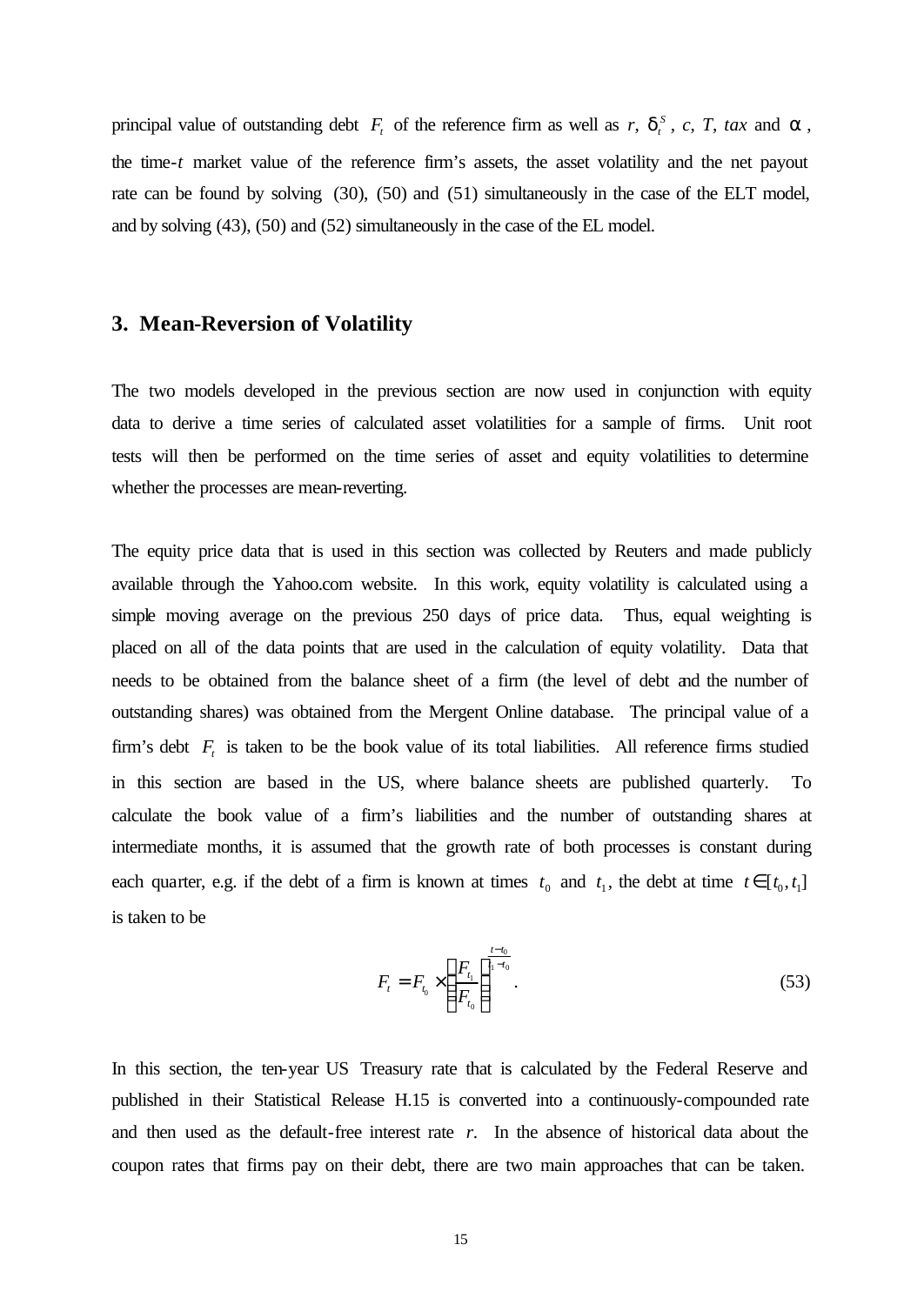The first is to use the coupon rate where the market value of a firm's debt is equal to the principal value of the debt. Therefore, firms with a low credit quality pay a higher coupon rate, so that the net payout rate to security holders *d* is greater for these firms *ceteris paribus*. Although this method may be valid for investment-grade firms, this can lead to unrealistically high coupon rates in the case of firms with a very low credit quality. A second approach, which is taken here, is to assume that the coupon rate is equal to  $r + y$ , where *y* is a constant. Therefore, the coupon rate is not affected by the credit quality of the firm, but firms with a low credit quality receive less money from issuing new debt. Again, this causes low credit quality firms to have a higher net payout rate to security holders than high-quality firms *ceteris paribus*. In this section, *y* is taken to be 0%, so that the coupon rate is equal to the default-free rate. The dividend yield at time *t* is taken to be

$$
\mathbf{d}_t^S = \sum_{i=1}^n \frac{p_{t_i}}{S_{t_i}},
$$
\n(54)

where the sum is over all dividend payments made in the previous year and  $p_{t_i}$  is the dividend payment made at time  $t_i$ . One-off special dividends are not included as they can lead to artificially high dividend yields, and therefore high payout rates, for short periods of time. Also, the growth rate of a firm's debt,  $m_F$ , is taken to be equal to the default-free interest rate *r*. In the case of the ELT model, the initial time-to-maturity of a firm's bonds, *T*, is assumed to be 8.5 years. Suppose that the remaining time-to-maturity of a firm's outstanding bonds is calculated by an average that is weighted by the principal value of the bonds, i.e.

$$
\frac{1}{F_t} \int_{t-t}^{t} (s+T-t) \tilde{F} e^{\mathbf{m}_F s} ds = \frac{T}{1-e^{-\mathbf{m}_F T}} - \frac{1}{\mathbf{m}_F}.
$$
\n(55)

The mean 10-year default-free rate between December 1993 and December 2003 was 5.61%. When  $m<sub>F</sub>$  is set equal to 5.61%, a value of  $T = 8.5$  years implies that a firm's outstanding bonds have a weighted-average remaining time-to-maturity of 4.59 years, close to the values reported by Stohs & Mauer (1996) for many credit classes. Following Leland (2004), the effective tax rate is taken to be 15%. Finally, empirical studies such as Andrade & Kaplan (1998) have shown that the costs of default are usually between 10% and 20% of the firm's asset value. Therefore, the default costs are taken to be 15% of the firm's asset value at the time of default, i.e.  $a = 15\%$ .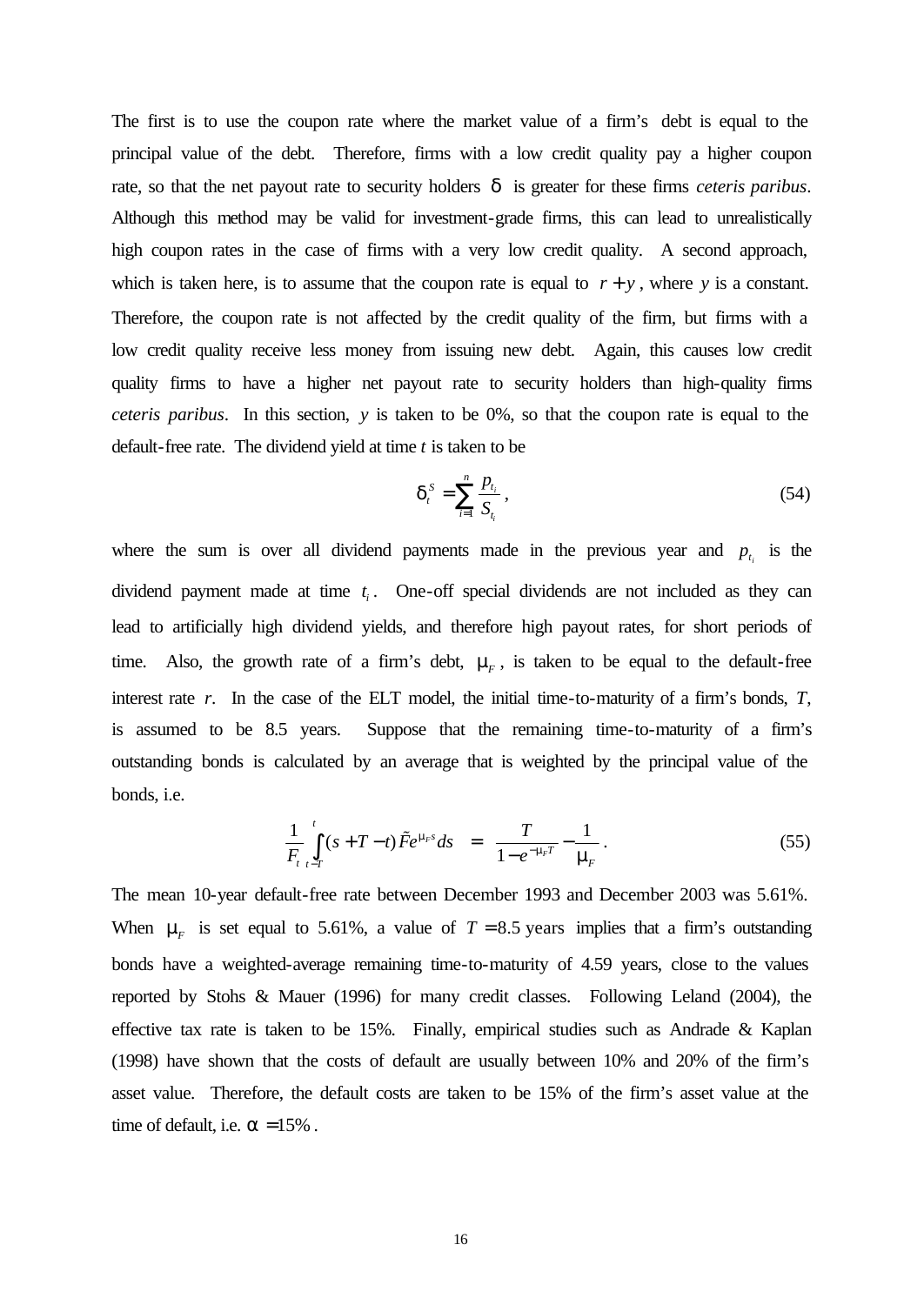As an illustration, the volatility processes of a single firm, Delta Air Lines Inc., are shown. Figure 2 shows the observed equity volatility, and the asset volatility calculated using the ELT model, at monthly intervals between December 1993 and December 2003.



*Figure 2: Asset Volatility and Equity Volatility of Delta Air Lines Inc.*

The above graph has a number of interesting features. The equity volatility of Delta Air Lines increased sharply in September 2001 and then continued to rise throughout 2002 and early 2003. Even though the equity volatility fell in the second half of 2003, the level in December 2003 was still double that seen in August 2001. However, asset volatility behaved very differently. The increase in asset volatility in September 2001 is far less noticeable, and the asset volatility remained at a level throughout 2002 and 2003 that was similar to that seen in the 1990s.

To determine whether the volatility processes are mean-reverting, it is assumed that the volatility (either equity or asset) of firm *i* at time *t*,  $\mathbf{s}_t^i$ , can be written as

$$
\log(\boldsymbol{s}_t^i) = \boldsymbol{a}^i + \boldsymbol{e}_t^i,\tag{56}
$$

where the residuals  $\mathbf{e}_t^i$  follow an AR( $d+1$ ) process,

$$
\boldsymbol{e}_t^i = \sum_{j=1}^{d+1} \boldsymbol{\Gamma}_j^i \boldsymbol{e}_{t-j}^i + \boldsymbol{u}_t^i.
$$
 (57)

It will further be assumed that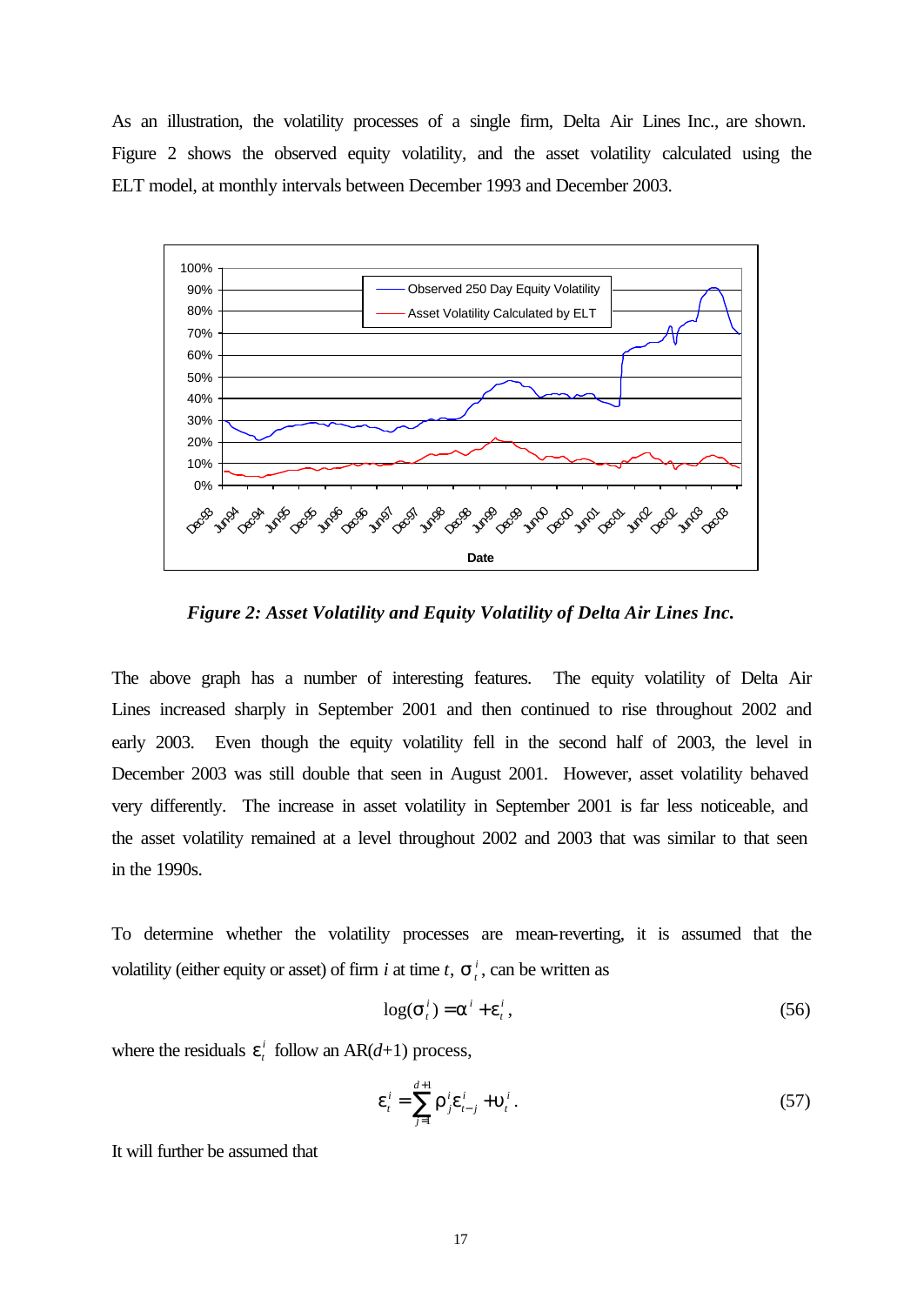$$
\mathbf{u}_i^i \sim N\Big(0, (\mathbf{h}^i)^2\Big),\tag{58}
$$

and that  $\mathbf{u}_t^i$  is independent of  $\mathbf{u}_{t-j}^i$ , where  $j \ge 1$ . By letting

$$
\mathbf{h}_{j}^{i} = \sum_{k=j+1}^{d+1} \mathbf{r}_{k}^{i}, \quad 0 \leq j \leq d , \qquad (59)
$$

the relation (57) can be rewritten as

$$
\mathbf{e}_{t}^{i} = \mathbf{h}_{0}^{i} \mathbf{e}_{t-1}^{i} - \sum_{j=1}^{d} \mathbf{h}_{j}^{i} (\mathbf{e}_{t-j}^{i} - \mathbf{e}_{t-j-1}^{i}) + \mathbf{u}_{t}^{i}.
$$
 (60)

By substituting (56) into (60) and subtracting  $log(s_i^i)$  from both sides, the following relation is obtained

$$
\log(\boldsymbol{s}_{t}^{i}) - \log(\boldsymbol{s}_{t-1}^{i}) = \boldsymbol{p}^{i} + (\boldsymbol{h}_{0}^{i} - 1)\log(\boldsymbol{s}_{t-1}^{i}) - \sum_{j=1}^{d} \boldsymbol{h}_{j}^{i} [\log(\boldsymbol{s}_{t-j}^{i}) - \log(\boldsymbol{s}_{t-j-1}^{i})] + \boldsymbol{u}_{t}^{i},
$$
(61)

where  $p^i$  is a constant. To test the null and alternative hypotheses,

$$
H_0: \mathbf{h}_0^i = 1 \qquad H_1: \mathbf{h}_0^i < 1 \,, \tag{62}
$$

an augmented Dickey-Fuller test, as developed in Dickey & Fuller (1981), could be performed on (61). A rejection of the null hypothesis would indicate that the volatility process (or more precisely, the logarithm of the volatility process) reverts to a constant value.

However, this test is notorious for being very weak. To improve the power of the unit root test, the approach proposed by Elliott, Rothenberg & Stock (1996) is adopted. The null and alternative hypotheses are given by

$$
H_0: \mathbf{h}_0^i = 1 \qquad H_1: \mathbf{h}_0^i = 1 - \frac{k}{N}, \qquad (63)
$$

where  $k$  is a constant and  $N$  is the number of observations in the time series. Elliott, Rothenberg & Stock showed that a value of  $k = 7$  is often close to the value of k that optimises the power of the test, and thus this value of  $k$  is used here. The procedure proposed by Elliott, Rothenberg & Stock is to first detrend the volatility time series  $s^i$ , and then perform an augmented Dickey-Fuller test on the relation

$$
\log(\boldsymbol{\bar{S}}_t^i) - \log(\boldsymbol{\bar{S}}_{t-1}^i) = \boldsymbol{\hat{h}}_0^i \log(\boldsymbol{\bar{S}}_{t-1}^i) - \sum_{j=1}^d \boldsymbol{h}_j^i [\log(\boldsymbol{\bar{S}}_{t-j}^i) - \log(\boldsymbol{\bar{S}}_{t-j-1}^i)] + \boldsymbol{u}_t^i, \tag{64}
$$

where  $\mathbf{h}_0^i = \mathbf{h}_0^i - 1$  and  $\mathbf{S}^i$  is the detrended volatility time series. This unit root test is often referred to as the DF-GLS test. The number of lag terms, *d*, is calculated by minimising the modified information criterion proposed by Ng & Perron (2001). The t-statistic of  $\hat{R}_0^i$  is then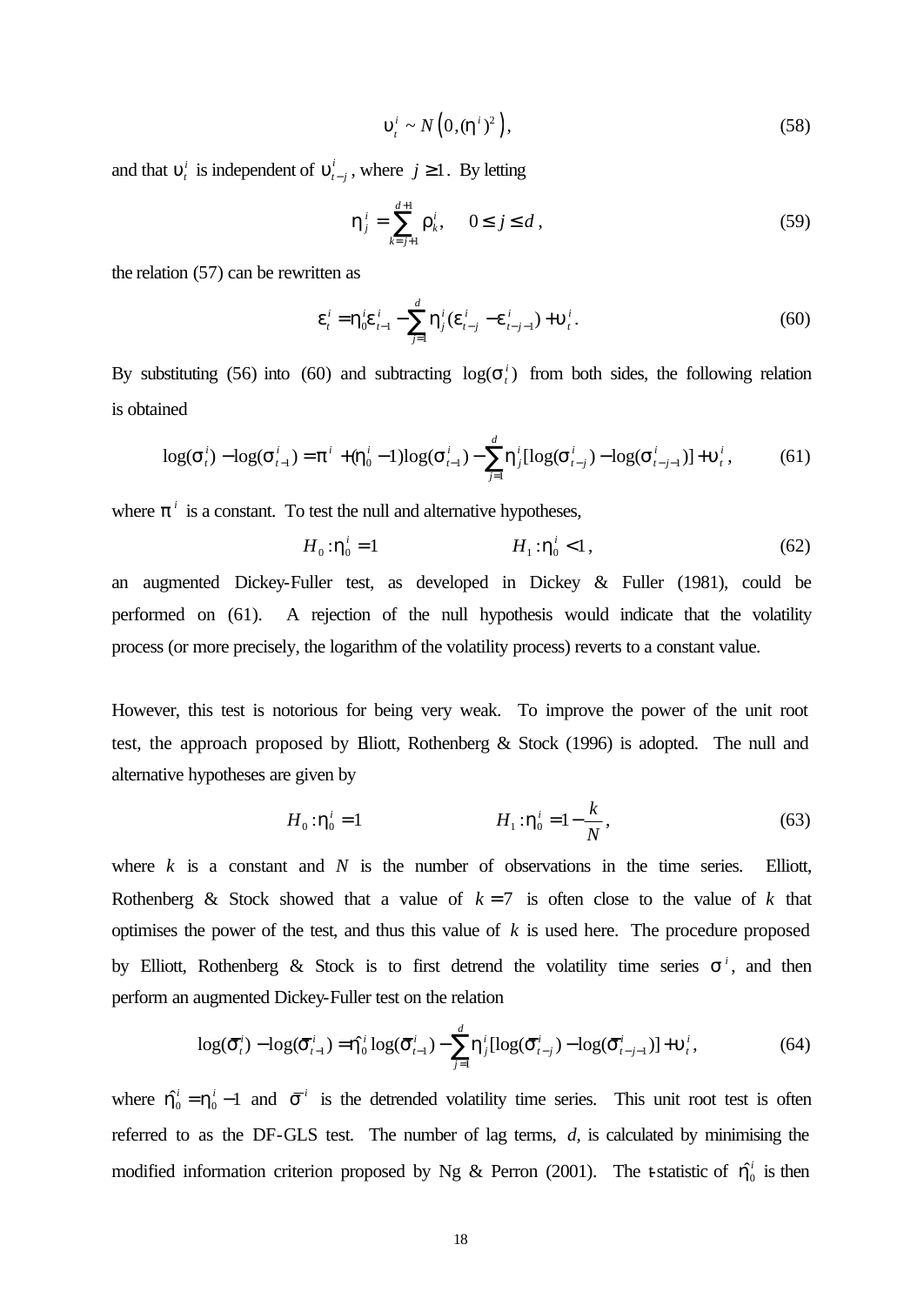compared to critical values determined by Cheung  $\&$  Lai (1995) to determine whether the null hypothesis is rejected.

The volatility processes between December 1993 and December 2003 of a sample of fifty firms that are based in the US are investigated. To ensure that firms with a broad range of credit qualities are studied, ten firms that were rated Aa or above by Moody's Investors Services on December 31 2003 are chosen, and ten firms from each of the A, Baa, Ba and B ratings classes are also selected. All of the investment-grade firms in the sample are in the S&P 500. However, there are few B-rated firms in the S&P 500 with an equity history dating back to December 1992. Thus, some of the speculative-grade firms in the sample are not in the S&P 500, but instead come from the wider S&P Composite  $1500^5$ .

First, at the end of each month in the period being studied, the equity volatility of each firm is measured (using 250 days of historical price data) and the asset volatility is calculated using the ELT and EL models. As a result, there are 121 data points in each of the three time series for each firm. Tables 1 and 2 give the t-statistics of  $\mathbf{h}_0^i$  for the asset volatilities calculated by the two structural models and the equity volatility process for the fifty firms in the sample. The number of lag terms, *d*, that minimises the modified information criterion is given in parentheses in the tables. Then the equity volatility is measured, and the asset volatility is calculated using the two models, at the end of each year in the period being studied, so that there are eleven data points in the time series for each firm. The t-statistics of  $\mathbf{h}_0^i$  for each firm are given in Table 3 and 4, and as before, the optimal number of lag terms is given in parentheses. In all four tables, if the p-value of  $\hat{h}_0^i$  is less than 1%, i.e. the null hypothesis that the volatility process contains a unit root is rejected at the 1% significance level, the relevant t-statistic is denoted by three asterisks. The t-statistic is denoted by two asterisks if the p-value is between 1% and 5%, while a p-value of between 5% and 10% is shown by denoting the t-statistic with one asterisk. If the t-statistic of  $\mathbf{h}_0^i$  is denoted by no asterisks, then the p-value of  $\mathbf{h}_0^i$  is greater than 10%, i.e. the null hypothesis is not rejected at the 10% significance level.

l

<sup>&</sup>lt;sup>5</sup> The S&P Composite 1500 is an equity index of 1500 US firms that combines the S&P 500, S&P MidCap 400 and the S&P SmallCap 600.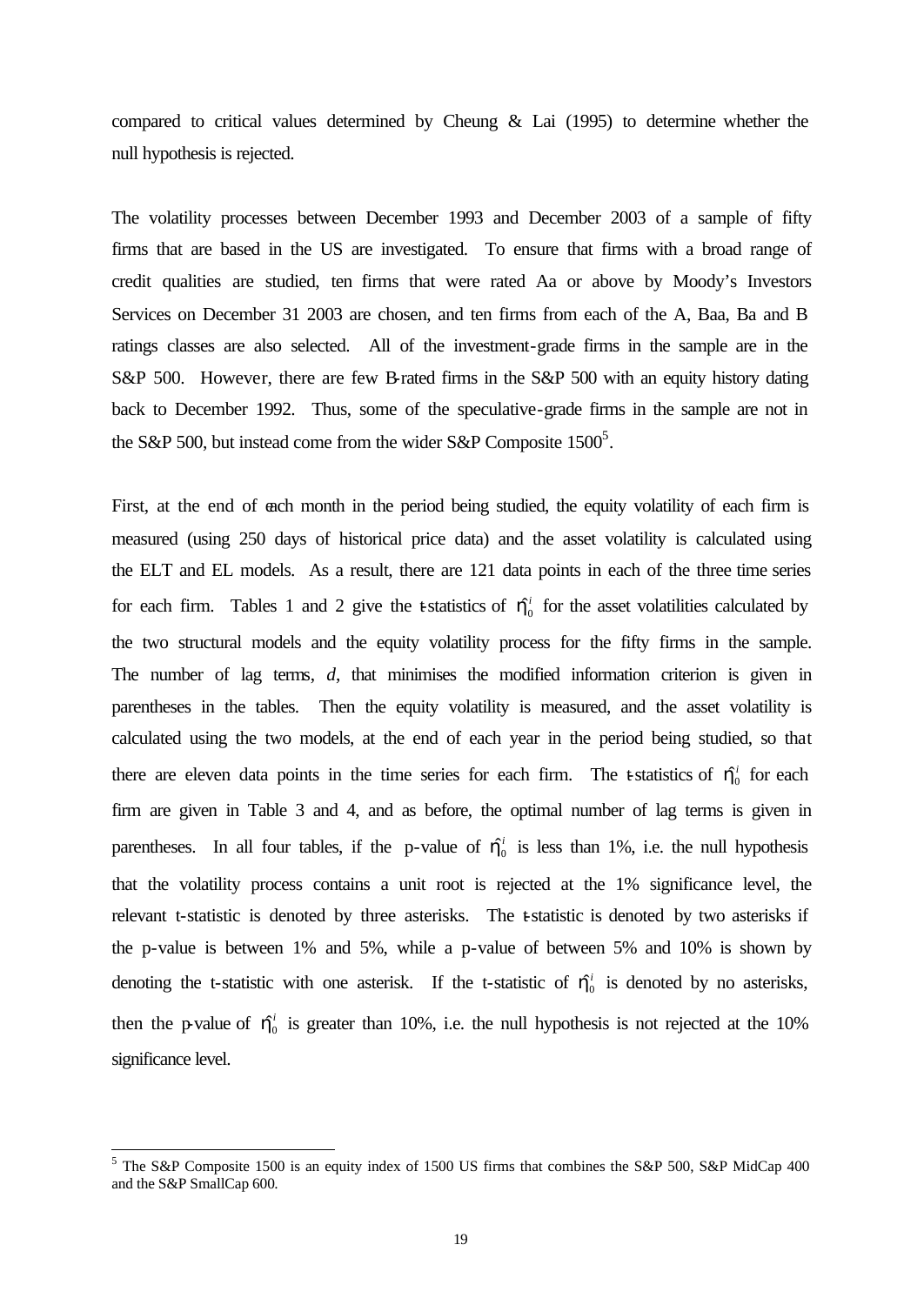| <b>Firm Name</b>                                 | <b>Rating</b>  | <b>ELT Asset</b><br><b>Volatility</b> | <b>EL Asset</b><br><b>Volatility</b> | <b>Equity</b><br><b>Volatility</b> |
|--------------------------------------------------|----------------|---------------------------------------|--------------------------------------|------------------------------------|
| Exxon Mobil Corp.                                | Aaa            | $(1)$ *<br>$-1.851$                   | $-1.841$<br>$(1)$ *                  | $-1.768$<br>$(1)$ *                |
| General Electric Co.                             | Aaa            | $(0)$ **<br>$-1.961$                  | $\sqrt{(0)*}$<br>$-1.787$            | $-1.175$<br>(1)                    |
| Johnson & Johnson                                | Aaa            | $-1.422$<br>(0)                       | $-1.421$<br>(0)                      | $-1.428$<br>(0)                    |
| Merck & Co. Inc.                                 | Aaa            | $-1.021$<br>(0)                       | $-1.486(1)$                          | $-1.603$<br>(1)                    |
| Pfizer Inc.                                      | Aaa            | $-1.058(1)$                           | $-1.114(1)$                          | $-1.352$<br>(1)                    |
| 3M Co.                                           | Aa1            | $(0)$ *<br>$-1.714$                   | $(0)$ *<br>$-1.645$                  | $-1.543$<br>(1)                    |
| Microsoft Corp.                                  | Aa2            | $-1.449$<br>(1)                       | $-1.464(0)$                          | $-1.538$<br>(1)                    |
| Coca-Cola Co.                                    | Aa3            | $-1.475$<br>(1)                       | $-1.477(1)$                          | $-1.429$<br>(1)                    |
| Colgate-Palmolive Co.                            | Aa3            | $-1.361(1)$                           | $-1.372(1)$                          | $-1.420(1)$                        |
| Home Depot Inc.                                  | Aa3            | $-1.588(2)$                           | $-1.645$ (2) *                       | $-1.332(1)$                        |
| <b>BellSouth</b><br>Telecommunications Inc.      | A1             | $-1.800$ (0) *                        | $-1.879(1)$                          | $-1.910(1)$ *                      |
| <b>International Business</b><br>Machines Corp.  | A1             | $-1.301(0)$                           | $-1.142(0)$                          | $-1.492(1)$                        |
| Alcoa Inc.                                       | A2             | $-1.655$ (0) *                        | $-1.576(0)$                          | $-1.584(1)$                        |
| Baker Hughes Inc.                                | A2             | $-1.432$<br>(1)                       | $-1.331$<br>(1)                      | $-1.060$<br>(1)                    |
| Caterpillar Inc.                                 | A2             | $**$<br>$-2.202(0)$                   | $(0)$ **<br>$-2.010$                 | $-1.228(0)$                        |
| McDonald's Corp.                                 | A2             | $(1)$ **<br>$-1.969$                  | $-1.952(1)$ **                       | $\ast$<br>$-1.812$<br>(1)          |
| Target Corp.                                     | A2             | $(2)$ *<br>$-1.857$                   | $(2)$ *<br>$-1.818$                  | $\ast$<br>(1)<br>$-1.688$          |
| The Boeing Co.                                   | A <sub>3</sub> | $(0)$ *<br>$-1.627$                   | $(0)$ *<br>$-1.819$                  | $**$<br>$-2.216$<br>(0)            |
| Campbell Soup Co.                                | A <sub>3</sub> | $-1.294$<br>(1)                       | $-1.365$<br>(1)                      | $-1.579$<br>(1)                    |
| Schering-Plough Corp.                            | A <sub>3</sub> | $-1.205(1)$                           | $-1.226(1)$                          | $-1.166$<br>(1)                    |
| Ford Motor Co.                                   | Baa1           | $-1.561(0)$                           | $-1.633$ (0) *                       | $-1.313$<br>(1)                    |
| <b>May Department Stores</b><br>Co.              | Baa1           | $-1.750(0)*$                          | $-1.590(0)$                          | $-1.523(1)$                        |
| Ryder System Inc.                                | Baa1           | $**$<br>$-2.510$<br>(0)               | $(0) *$<br>$-1.923$                  | $-1.280$<br>(0)                    |
| Altria Group Inc.                                | Baa2           | $**$<br>$-2.037$<br>(1)               | $\ast\ast$<br>$-1.991$<br>(1)        | $(1)$ *<br>$-1.850$                |
| Black & Decker Corp.                             | Baa2           | $(0)$ ***<br>$-3.809$                 | $(0)$ ***<br>$-3.526$                | $(0)$ *<br>$-1.812$                |
| Kellogg Co.                                      | Baa2           | $-1.541$<br>(1)                       | $-1.483$<br>(1)                      | $-1.262$<br>(1)                    |
| Mattel Inc.                                      | Baa2           | $-1.369(0)$                           | $-1.252(0)$                          | $-1.030(0)$                        |
| <b>Clear Channel</b><br>Communications Inc.      | Baa3           | $-1.853$ (0) *                        | $-1.702$ (0) *                       | $-2.238(1)$ **                     |
| <b>Computer Associates</b><br>International Inc. | Baa3           | $-1.816$ (0) *                        | $-1.496(0)$                          | $-1.243(0)$                        |
| Eastman Kodak Co.                                | Baa3           | $-2.443$ (0) **                       | $-2.730(0)$ ***                      | $-1.863(0)$ *                      |

*Table 1: t-statistics for Investment-Grade Firms (Monthly Frequency)*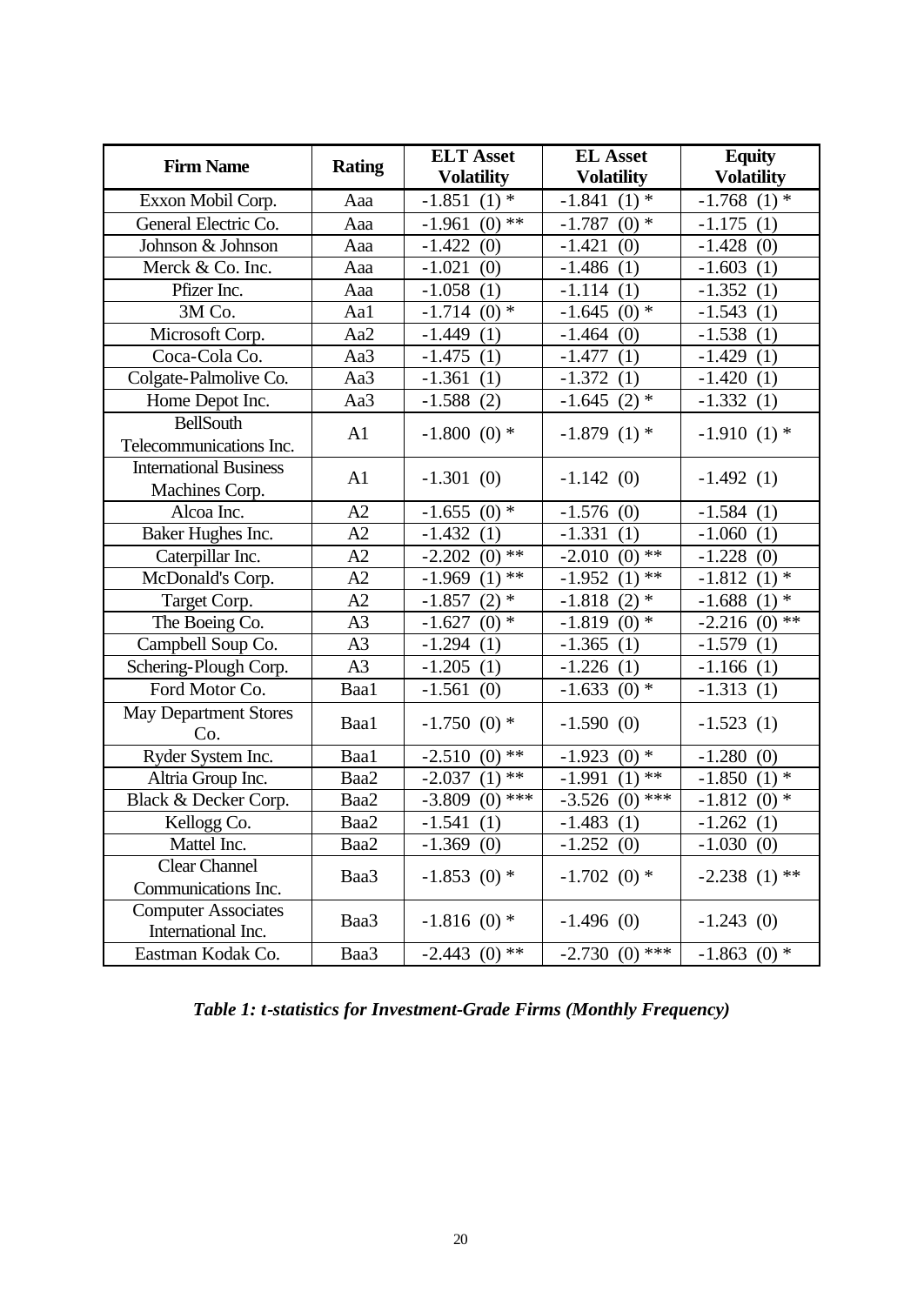| <b>Firm Name</b>                      | <b>Rating</b>   | <b>ELT Asset</b><br><b>Volatility</b> | <b>EL Asset</b><br><b>Volatility</b> | <b>Equity</b><br><b>Volatility</b> |
|---------------------------------------|-----------------|---------------------------------------|--------------------------------------|------------------------------------|
| Bowater Inc.                          | Ba1             | $-2.454$ (0) **                       | $-2.199$ (0) **                      | $-2.329(1)$ **                     |
| Hilton Hotels Corp.                   | Ba1             | $(0)$ ***<br>$-2.593$                 | $(0)$ **<br>$-2.460$                 | $-1.308$<br>(0)                    |
| Unisys Corp.                          | Ba1             | $-1.324$<br>(0)                       | $-1.355$<br>(0)                      | $-1.284(0)$                        |
| Apple Computer Inc.                   | Ba2             | $-1.124$<br>(0)                       | $-1.063$<br>(0)                      | $-0.771$<br>(0)                    |
| Cummins Inc.                          | Ba2             | $(0)$ ***<br>$-2.854$                 | $(0)$ **<br>$-2.333$                 | $-1.169$<br>(0)                    |
| <b>Edison International</b>           | Ba2             | $(0) *$<br>$-1.679$                   | $-1.367$<br>(0)                      | $-1.287$<br>(1)                    |
| Smithfield Foods Inc.                 | Ba <sub>2</sub> | $-1.578$<br>(0)                       | $-1.318$<br>(0)                      | $-0.636$<br>(0)                    |
| Westar Energy Inc.                    | Ba2             | $-1.473$<br>(0)                       | $-1.526$<br>(1)                      | $-1.103$<br>(1)                    |
| Dana Corp                             | Ba3             | $(0)$ ***<br>$-2.611$                 | $(0)$ **<br>$-2.333$                 | $(1)$ *<br>$-1.895$                |
| Georgia-Pacific Corp.                 | Ba3             | $(0)$ *<br>$-1.837$                   | $(0)$ *<br>$-1.659$                  | $-1.488$<br>(1)                    |
| Delta Air Lines Inc.                  | B1              | $(0)$ ***<br>$-2.591$                 | $-2.817(0)$ ***                      | $-1.154(0)$                        |
| Goodyear Tire & Rubber<br>Co.         | B1              | $-1.639(0)$ *                         | $-1.790(0)*$                         | $-0.448(1)$                        |
| Xerox Corp.                           | B1              | $(0)$ **<br>$-2.210$                  | $(0)$ **<br>$-1.978$                 | $-1.264(1)$                        |
| Dillard's Inc.                        | B2              | $-1.800$ (0) *                        | $-1.982$ (0) **                      | $-1.299(1)$                        |
| Pep Boys - Manny, Moe<br>$&$ Jack     | B2              | $-1.968(0)$ **                        | $-1.678$ (0) *                       | $-1.151(0)$                        |
| <b>Advanced Micro Devices</b><br>Inc. | B <sub>3</sub>  | $-1.278(0)$                           | $-1.044(0)$                          | $-0.966(0)$                        |
| CMS Energy Corp.                      | B <sub>3</sub>  | $-1.186(0)$                           | $-0.661(0)$                          | $-0.608(1)$                        |
| Kulicke & Soffa<br>Industries Inc.    | B <sub>3</sub>  | $-2.082$ (0) **                       | $-1.846$ (0) *                       | $-2.223(1)$ **                     |
| Milacron Inc.                         | B <sub>3</sub>  | $-4.120(0)$ ***                       | $-2.776$ (0) ***                     | $-0.568(1)$                        |
| Williams Cos. Inc.                    | B <sub>3</sub>  | $-1.736$ (0) *                        | $-1.405(0)$                          | $-1.180$<br>(1)                    |

*Table 2: t-statistics for Speculative-Grade Firms (Monthly Frequency)*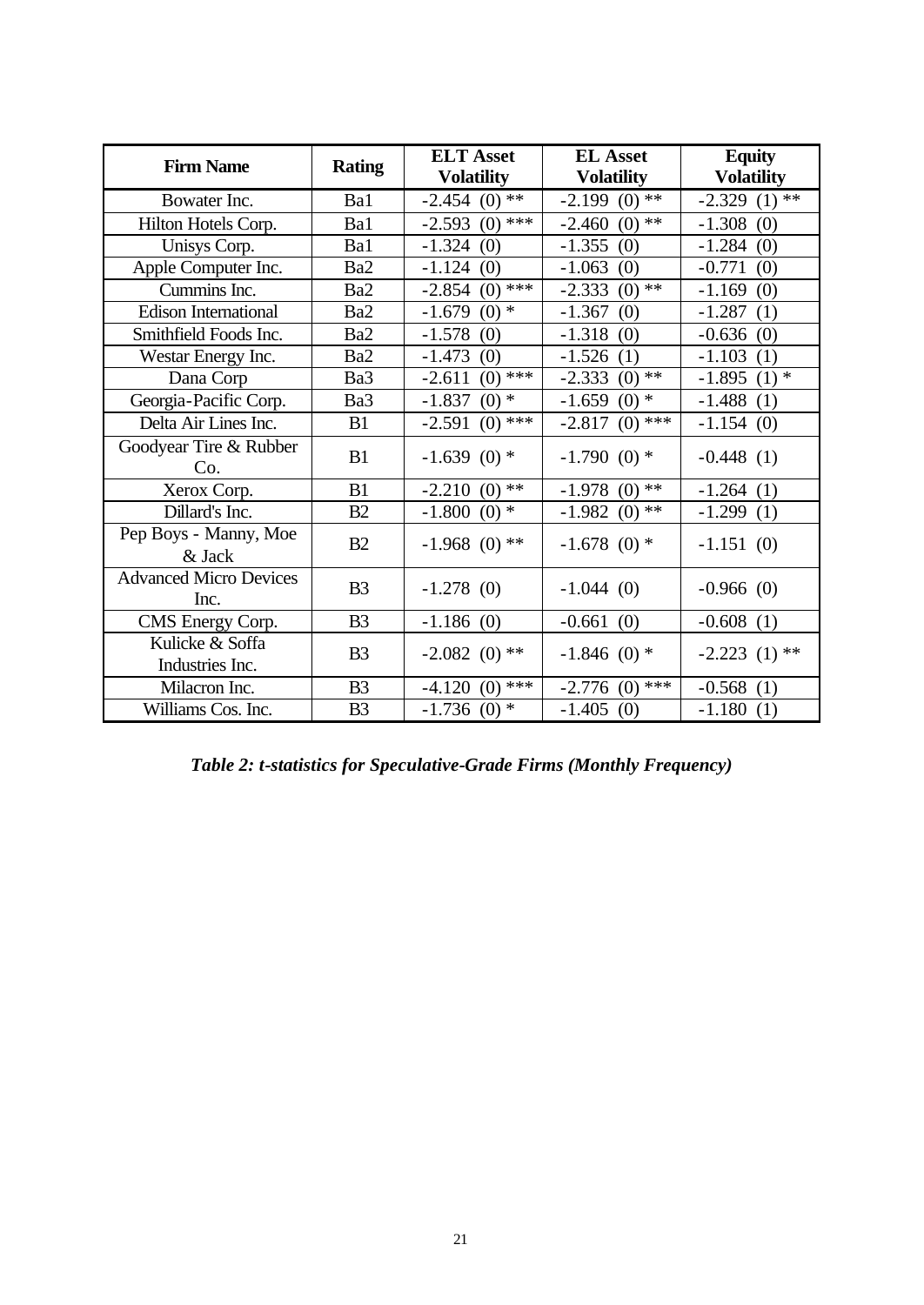| <b>Firm Name</b>                                 |                | <b>ELT Asset</b>        | <b>EL Asset</b>               | <b>Equity</b>           |
|--------------------------------------------------|----------------|-------------------------|-------------------------------|-------------------------|
|                                                  | <b>Rating</b>  | <b>Volatility</b>       | <b>Volatility</b>             | <b>Volatility</b>       |
| Exxon Mobil Corp.                                | Aaa            | $-2.016$<br>$(0)$ *     | $(0)$ *<br>$-2.041$           | $-1.531$<br>(1)         |
| General Electric Co.                             | Aaa            | $-1.542$<br>(0)         | $-1.524(0)$                   | $-1.519$<br>(0)         |
| Johnson & Johnson                                | Aaa            | $(1)$ *<br>$-1.719$     | $(1)$ *<br>$-1.696$           | $-1.566$<br>(1)         |
| Merck & Co. Inc.                                 | Aaa            | $(0)$ *<br>$-1.899$     | $(0)$ *<br>$-1.978$           | $(0)$ *<br>$-2.112$     |
| Pfizer Inc.                                      | Aaa            | $-1.639$<br>(0)         | $-1.743$<br>$(0)$ *           | $-1.263$<br>(1)         |
| 3M Co.                                           | Aa1            | $-1.354$<br>(0)         | $-1.351$<br>(0)               | $-1.307$<br>(0)         |
| Microsoft Corp.                                  | Aa2            | $(0) *$<br>$-1.744$     | $(0)$ *<br>$-1.762$           | $(0) *$<br>$-1.862$     |
| Coca-Cola Co.                                    | Aa3            | $(0)$ *<br>$-2.022$     | $(0)$ *<br>$-2.035$           | $(0)$ *<br>$-2.055$     |
| Colgate-Palmolive Co.                            | Aa3            | $-1.392$<br>(0)         | $-1.432$<br>(0)               | $-1.652$<br>(0)         |
| Home Depot Inc.                                  | Aa3            | $(0)$ *<br>$-1.755$     | $(0)$ *<br>$-1.785$           | $-1.174$<br>(1)         |
| <b>BellSouth</b><br>Telecommunications Inc.      | A1             | $-2.263(1)$ **          | $-2.184(1)$ **                | $-1.773(1)$             |
| <b>International Business</b><br>Machines Corp.  | A1             | $-1.691(0)$ *           | $-1.706$ (0) *                | $-2.110(0)$ *           |
| Alcoa Inc.                                       | A2             | $(0)$ *<br>$-1.787$     | $-1.735$<br>$(0)$ *           | $(0)$ *<br>$-1.689$     |
| Baker Hughes Inc.                                | A2             | $-1.399$<br>(0)         | $-1.297$<br>(0)               | $-1.124$<br>(0)         |
| Caterpillar Inc.                                 | A2             | $(0) *$<br>$-1.884$     | $(0)$ *<br>$-1.919$           | $(0) *$<br>$-1.689$     |
| McDonald's Corp.                                 | A2             | $(0)$ **<br>$-2.204$    | $(1)$ *<br>$-1.702$           | $-1.438$<br>(1)         |
| Target Corp.                                     | A2             | $(0)$ *<br>$-2.065$     | $(0)$ *<br>$-2.035$           | $(0)$ *<br>$-2.043$     |
| The Boeing Co.                                   | A <sub>3</sub> | $-2.121$<br>$(0)$ **    | $\ast\ast$<br>$-2.286$<br>(0) | $**$<br>$-2.468$<br>(0) |
| Campbell Soup Co.                                | A <sub>3</sub> | $(0)$ *<br>$-1.858$     | $(0)$ *<br>$-1.939$           | $(0) *$<br>$-2.101$     |
| Schering-Plough Corp.                            | A <sub>3</sub> | $(0)$ *<br>$-1.975$     | $(0)$ *<br>$-2.030$           | $(0)$ *<br>$-2.092$     |
| Ford Motor Co.                                   | Baa1           | $(0)$ *<br>$-1.975$     | $(0)$ **<br>$-2.125$          | $-0.920$<br>(1)         |
| <b>May Department Stores</b><br>Co.              | Baa1           | $-1.918(0)$ *           | $-1.843(0)$ *                 | $-1.561(0)$             |
| Ryder System Inc.                                | Baa1           | $(0)$ ***<br>$-3.451$   | $**$<br>$-2.931$<br>(0)       | $**$<br>$-2.173$<br>(0) |
| Altria Group Inc.                                | Baa2           | $**$<br>(0)<br>$-2.304$ | $**$<br>$-2.244$<br>(0)       | $(0)$ *<br>$-2.072$     |
| Black & Decker Corp.                             | Baa2           | $(0)$ **<br>$-2.421$    | (1)<br>$**$<br>$-2.190$       | $-1.302$<br>(1)         |
| Kellogg Co.                                      | Baa2           | $(0)$ **<br>$-2.467$    | $(0)$ **<br>$-2.478$          | $(0) *$<br>$-2.008$     |
| Mattel Inc.                                      | Baa2           | $-1.936$ (0) *          | $-1.821(0)$ *                 | $-1.590(0)$             |
| <b>Clear Channel</b><br>Communications Inc.      | Baa3           | $-2.603(1)$ **          | $-2.550(1)$ **                | $-1.881(1)$ *           |
| <b>Computer Associates</b><br>International Inc. | Baa3           | $-1.951(0)$ *           | $-2.114$ (0) $*$              | $-1.369(1)$             |
| Eastman Kodak Co.                                | Baa3           | $-2.347$ (0) **         | $-2.932(0)$ **                | $-1.910(0)$ *           |

*Table 3: t-statistics for Investment-Grade Firms (Annual Frequency)*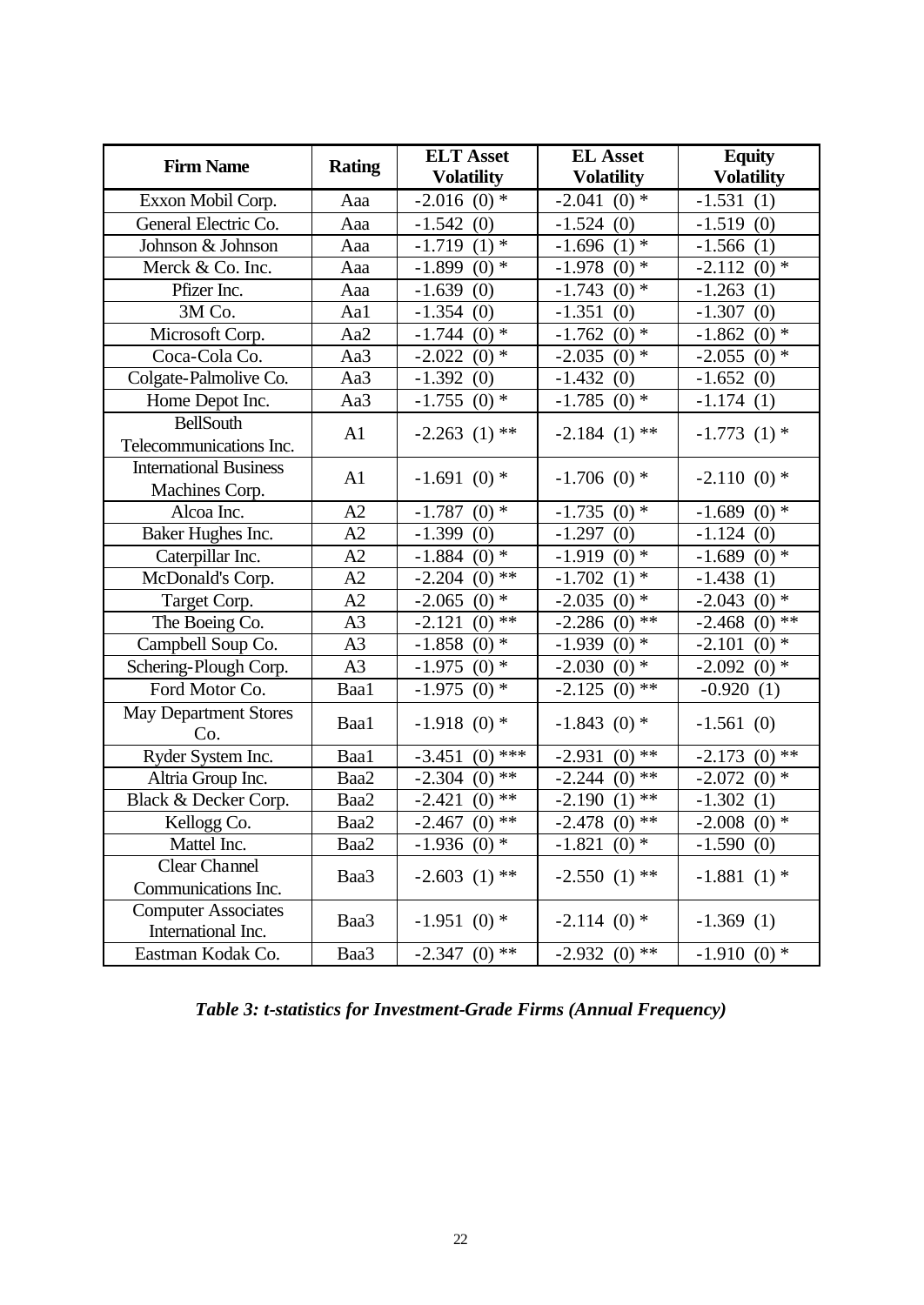| <b>Firm Name</b>                      | <b>Rating</b>   | <b>ELT Asset</b><br><b>Volatility</b> | <b>EL Asset</b><br><b>Volatility</b> | <b>Equity</b><br><b>Volatility</b> |
|---------------------------------------|-----------------|---------------------------------------|--------------------------------------|------------------------------------|
| Bowater Inc.                          | Ba1             | $-3.649$ (0) ***                      | $-3.540(0)$ ***                      | $-3.136$ (0) **                    |
| Hilton Hotels Corp.                   | Ba1             | $-3.876$ (0) ***                      | $(0)$ ***<br>$-3.551$                | $(0) *$<br>$-1.999$                |
| Unisys Corp.                          | Ba1             | $(0)$ **<br>$-2.325$                  | $(0)$ <sup>**</sup><br>$-2.247$      | $-1.858$ (0) *                     |
| Apple Computer Inc.                   | Ba2             | $-1.146(0)$                           | $-1.127$<br>(0)                      | $-1.363$<br>(0)                    |
| Cummins Inc.                          | Ba2             | $(0)$ <sup>**</sup><br>$-2.987$       | $(0)$ <sup>*</sup><br>$-2.072$       | $-1.800$ (0) *                     |
| <b>Edison International</b>           | Ba <sub>2</sub> | $(0)$ **<br>$-2.195$                  | $-1.864$ (0) *                       | $-1.599(0)$                        |
| Smithfield Foods Inc.                 | Ba <sub>2</sub> | $(0)$ **<br>$-2.322$                  | $-2.488$ (0) **                      | $-1.216$<br>(1)                    |
| Westar Energy Inc.                    | Ba2             | $(0)$ **<br>$-2.200$                  | $(0)$ *<br>$-1.945$                  | $-1.541$<br>(0)                    |
| Dana Corp                             | Ba3             | $(1)$ **<br>$-2.466$                  | $-2.285$ (1) **                      | $-1.600$<br>(0)                    |
| Georgia-Pacific Corp.                 | Ba3             | $(0)$ *<br>$-1.791$                   | $(0)$ *<br>$-1.785$                  | $-1.634(0)$                        |
| Delta Air Lines Inc.                  | B1              | $-2.534$ (0) **                       | $-3.224$ (0) ***                     | $-1.087(0)$                        |
| Goodyear Tire & Rubber<br>Co.         | B1              | $-1.770(0)$ *                         | $-2.088$ (0) *                       | $-0.475(0)$                        |
| Xerox Corp.                           | B1              | $-2.306$ (0) **                       | $-2.018$ (0) *                       | $-1.323(0)$                        |
| Dillard's Inc.                        | B2              | $-2.200$ (0) **                       | $-3.289$ (0) ***                     | $-1.457(0)$                        |
| Pep Boys - Manny, Moe<br>$&$ Jack     | B2              | $-2.065$ (1) *                        | $-1.594(1)$                          | $-1.519(0)$                        |
| <b>Advanced Micro Devices</b><br>Inc. | B <sub>3</sub>  | $-1.791(0)$ *                         | $-1.876$ (0) *                       | $-2.007$ (0) *                     |
| CMS Energy Corp.                      | B <sub>3</sub>  | $-2.220(0)$ **                        | $-1.493(0)$                          | $-0.697(0)$                        |
| Kulicke & Soffa<br>Industries Inc.    | B <sub>3</sub>  | $-2.251(0)$ **                        | $-2.241(1)$ **                       | $-1.370(1)$                        |
| Milacron Inc.                         | B <sub>3</sub>  | $-4.534$ (0) ***                      | $(0)$ **<br>$-3.017$                 | $-0.212(0)$                        |
| Williams Cos. Inc.                    | B <sub>3</sub>  | $-2.015$ (0) *                        | $-1.858$ (0) *                       | $-0.420(1)$                        |

*Table 4: t-statistics for Speculative-Grade Firms (Annual Frequency)*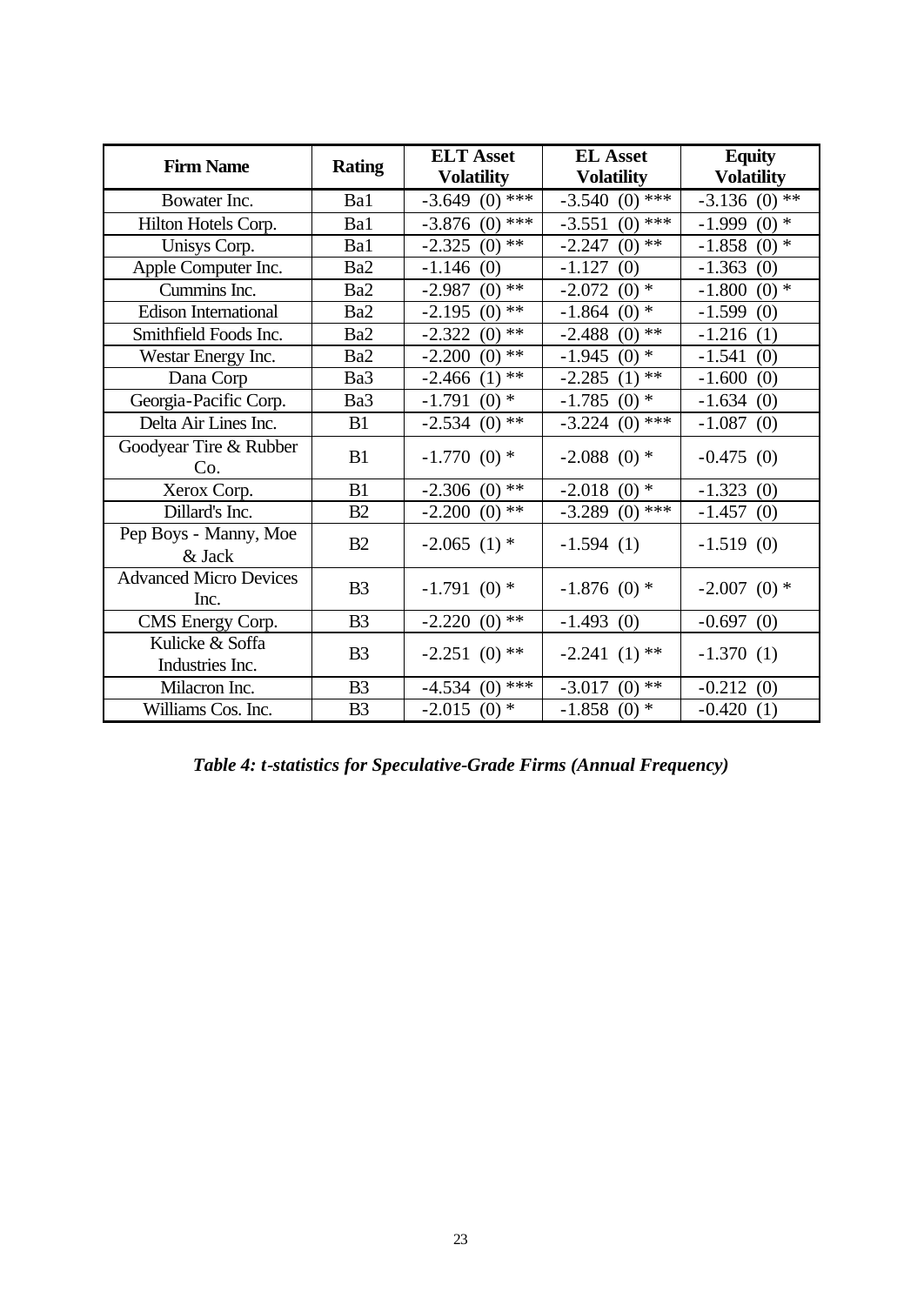Looking at the sample of fifty firms as a whole, the null hypothesis that the asset volatility process contains a unit root is rejected at the 10% significance level either at the monthly or annual frequency for 46 of the firms, regardless of whether the ELT or EL model is used. As a rejection of the null hypothesis indicates that the volatility process reverts to a constant value, this provides strong evidence that the asset volatility of many firms is mean-reverting. On the other hand, the hypothesis that the equity volatility process of a firm contains a unit root is rejected at the 10% significance level for 26 firms.

The weakest evidence of volatility being mean-reverting is for firms with a Aaa or Aa rating. If the ELT model is used to calculate asset volatility, the null hypothesis is rejected at the 10% significance level for three firms if monthly data is used and for six firms if annual data is used. On the other hand, if the EL model is used, slightly more firms are found to have an asset volatility process that is mean-reverting: the hypothesis of a unit root is rejected at the 10% significance level for four firms if monthly data is used and for seven firms if the data is of an annual frequency. However, at the 10% significance level, only one firm with a Aa rating or higher (Exxon Mobil) had an equity volatility that was mean-reverting if monthly data is used, while the equity volatility of three firms was seen to be mean-reverting when annual data is used. Therefore, even though the group of ten firms with a rating of Aaa or Aa provides the weakest evidence of asset volatility being mean-reverting, the evidence is far stronger for asset volatility to be mean-reverting than for equity volatility to be meanreverting.

One reason that the long-term mean asset volatility of a firm may change is if the nature of the firm changes, for instance, through a merger or acquisition. As an example, if a large firm with a low asset volatility buys a smaller firm with a high asset volatility, it is likely that the asset volatility of the large firm will increase. Out of the firms in the sample, those with Aaa or Aa ratings went through the greatest amount of merger and acquisition activity between 1993 and 2003, and this may explain why this group of firms shows the weakest evidence of asset volatility being mean-reverting.

For the forty firms with a rating of A or lower, the evidence that firm-specific asset volatility is mean-reverting is seen to be strong, with the null hypothesis of a unit root being rejected at the 10% significance level for thirty-eight firms if annual data is used together with the ELT model (the null hypothesis is not rejected for Baker Hughes and Apple Computer only).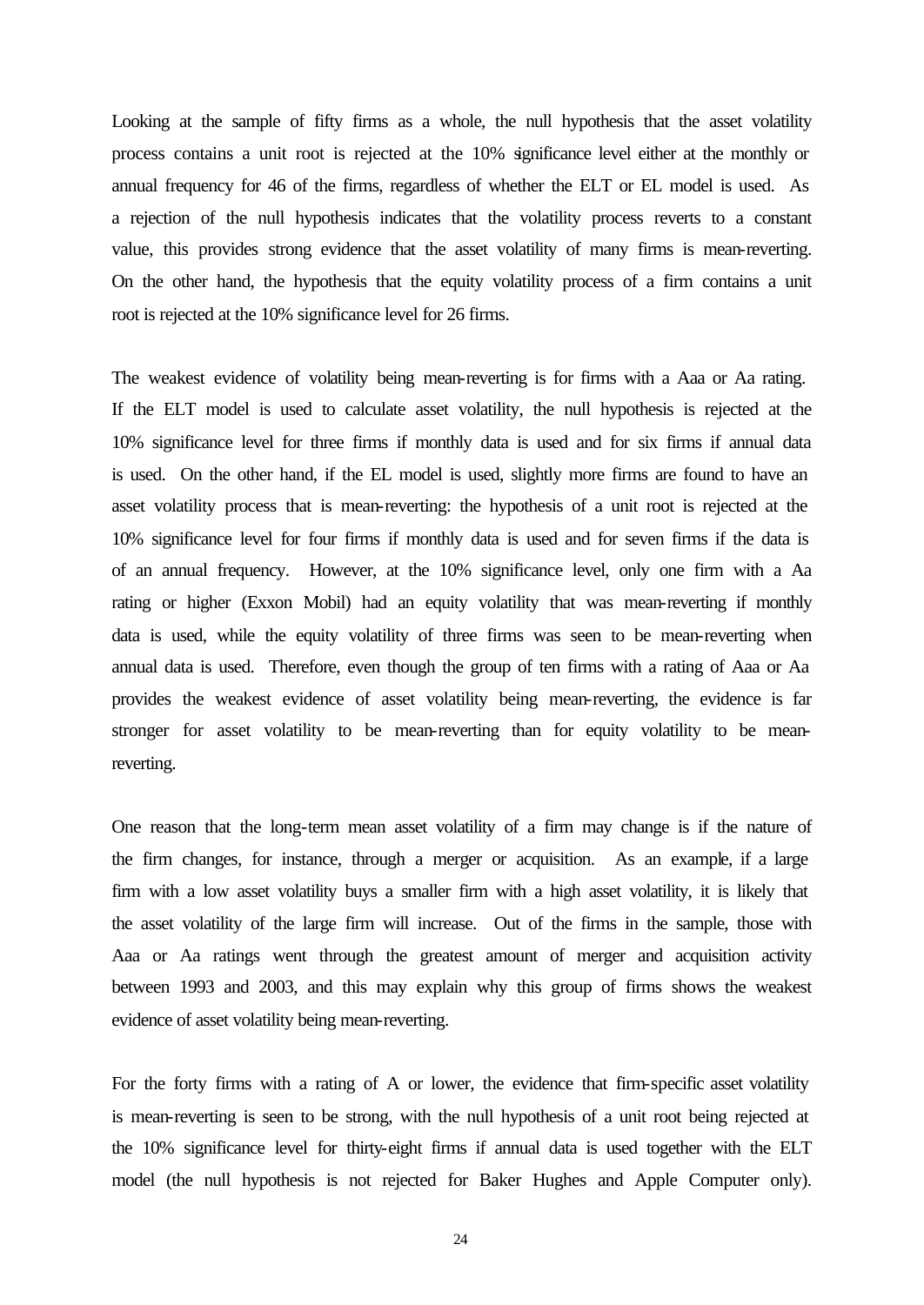However, the evidence that equity volatility is mean-reverting becomes weaker as the credit quality of firms decreases: the null hypothesis is rejected at the 10% significance level for eight, five, four and one of the groups of firms with an A, Baa, Ba and B rating respectively. This is a consequence of the leverage effect mentioned in the introduction. The credit quality of many of the firms with a B-rating had fallen in recent years and their leverages had increased substantially. Consistent with the leverage effect, their equity volatilities had risen noticeably during this period, so that the hypothesis of a unit root could not be rejected. The one firm with a B-rating whose equity volatility is seen to be mean-reverting is Advanced Micro Devices, whose senior unsecured debt had a rating of Ba or B throughout the period being studied. As a result, the leverage of this firm did not vary as much as the other nine firms with a B-rating, and thus it is not too surprising that the null hypothesis that its equity volatility process contains a unit root is rejected at the 10% significance level.

The asset volatilities implied by the EL model provide slightly weaker evidence for meanreversion of asset volatilities, with the null hypothesis that the asset volatility process contains a unit root being rejected at the 10% significance level for thirty-six of the forty firms with a rating of A or below when annual data is used. Although the *t*-statistics of  $\mathbf{h}_0^i$ for the ELT and EL models were similar for investment-grade firms, there was a greater differential for the speculative-grade firms. For many values of the input parameters, the optimal default boundary is lower for the EL model than for the ELT model *ceteris paribus*<sup>6</sup>. Hence, for firms with a very low equity value, the value of the firm's assets will be lower if the EL model is used. As a consequence of (50), the asset volatility implied by the EL model will therefore be higher than that implied by the ELT model for firms of a poor credit quality. However, far from the default boundary, the asset volatilities given by the two structural models are similar.

Although the evidence of volatility being mean-reverting is weaker when monthly data is used, the evidence is stronger for the mean-reversion of asset volatility than for the meanreversion of equity volatility. Out of the sample of fifty firms, the null hypothesis that the asset volatilities implied by the ELT and EL models contains a unit root is rejected at the

l

<sup>&</sup>lt;sup>6</sup> In the ELT model, the debt structure of a firm consists of finite-maturity bonds, and therefore the firm has to pay coupons and the principal of debt that matures. However, the debt structure in the EL model consists of perpetual bonds, so that the firm only has to pay coupons. Therefore, a firm is more likely to remain solvent if the value of its assets is far below the principal value of outstanding debt in the EL model than in the ELT model. As a result, the optimal default boundary in the EL model is often below that in the ELT model.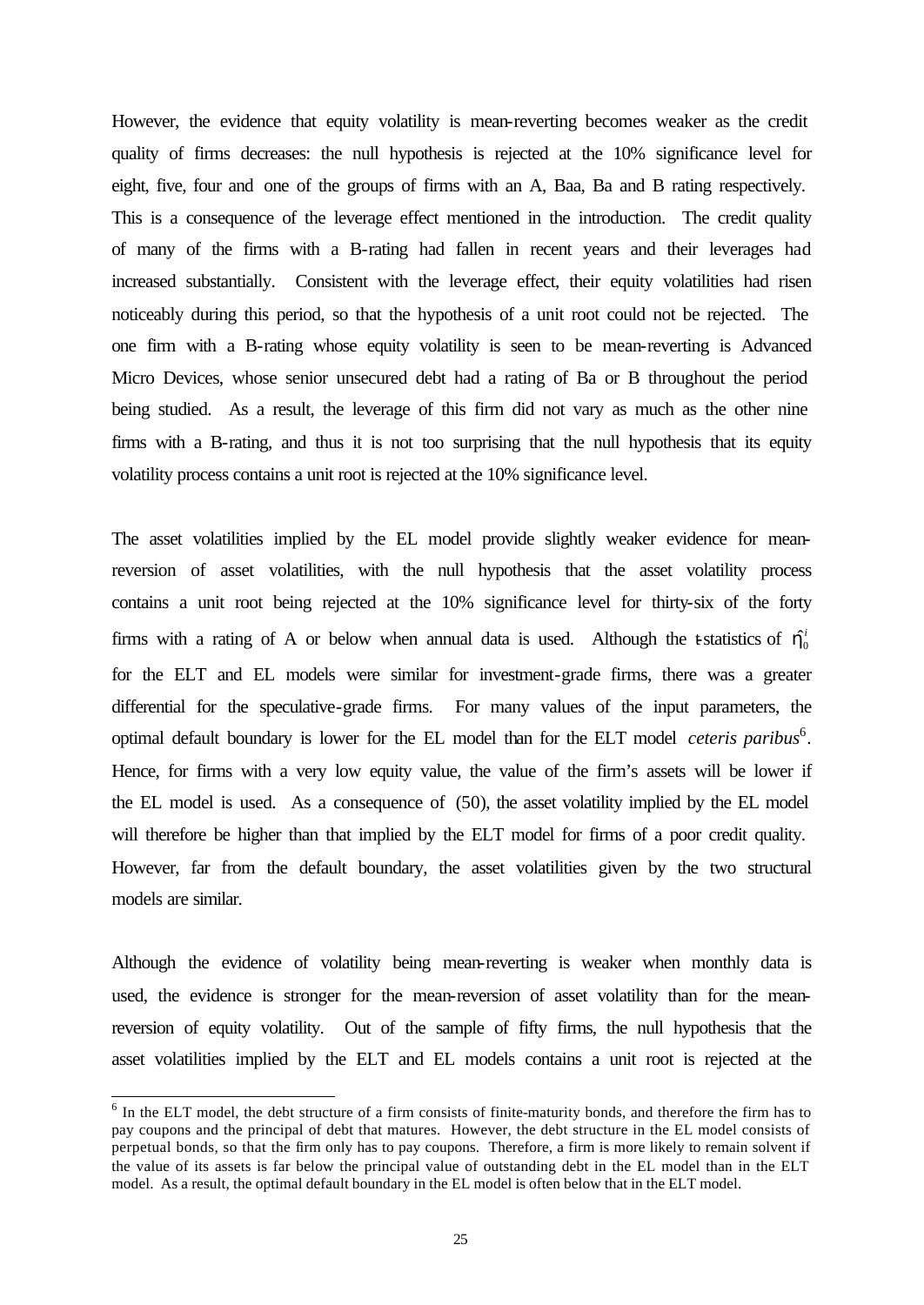10% significance level for thirty and twenty-seven firms respectively. However, the null hypothesis that the equity volatility process contains a unit root is rejected at the 10% significance level for only twelve of the fifty firms when monthly data is used. Focusing on the forty firms with a rating of A or below, the asset volatilities implied by the ELT and EL models were found to be mean-reverting at the 10% significance level for twenty-seven and twenty-three firms respectively, while equity volatility was mean-reverting for only eleven firms.

#### **4. Conclusions**

In this paper, two structural models with endogenous default barriers were extended to allow the principal value of a firm's debt to grow at a constant rate. The value of the tax benefits and the costs of default were calculated in such a way that for realistic values of the input parameters, the optimal default boundary is a monotonic decreasing function of the asset volatility. Also, the Extended Leland model was seen to be a special case of the Extended Leland & Toft model, so that all expressions in the EL model are equal to the limit of the corresponding expressions in the ELT model as the initial time-to-maturity of the bonds tends to infinity.

These two models were then used in conjunction with observable equity data to calculate implied asset volatilities. Unit root tests were applied to the implied asset volatility and equity volatility processes to determine whether the processes are mean-reverting. Evidence that asset volatility is mean-reverting was found for forty-six of the fifty firms in the sample, regardless of which of the two structural models were used. Further, the number of firms whose asset volatility is mean-reverting was approximately the same for each credit class, apart from firms with a rating of Aa or above, which provided the weakest evidence. However, the number of firms whose equity volatility is mean-reverting was in general lower for the poorer credit classes, consistent with the leverage effect.

As mentioned in the introduction, structural models with a constant asset volatility give equity volatilities that are positively related to a firm's leverage, consistent with empirical evidence. This paper suggests a slightly stronger result: the equity volatilities that are

26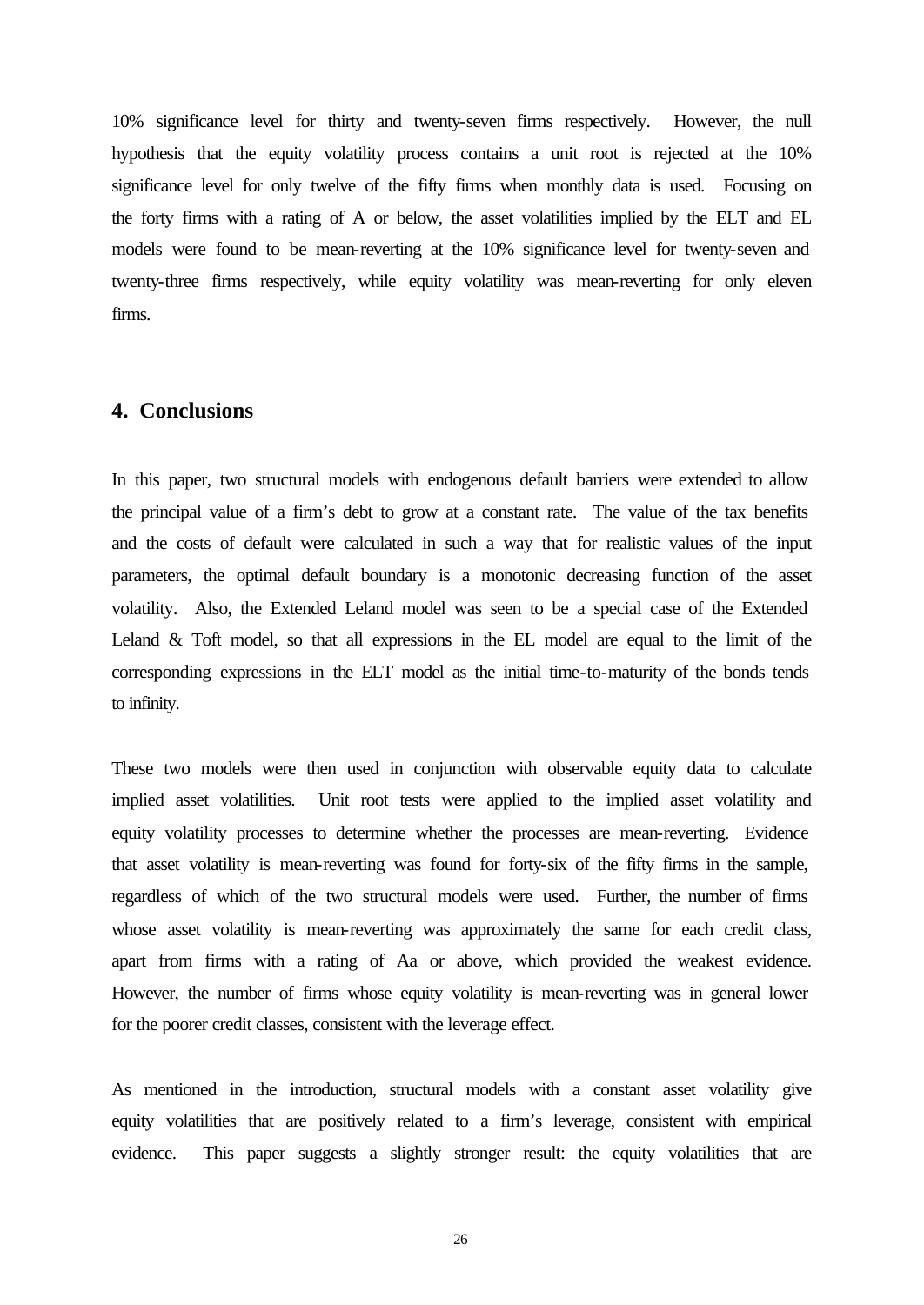observed in the market are consistent with a mean-reverting asset volatility for the majority of firms.

The consequences of this result are many and varied, both in terms of implications for current models and for suggesting a possible direction for future research. First, this is further evidence that a structural model with a constant asset volatility provides benefits to both equity and debt modelling, and is more consistent with empirical evidence than, say, assuming that the equity volatility of a firm is constant. In the structural approach, changes in equity volatility can be split into two components: change due to variations in a firm's leverage (through the leverage effect) and change due to variations in a firm's asset volatility. The result that this second component is mean-reverting has consequences for the modelling of equity and the pricing of equity options, e.g. if a firm's asset volatility is below its longterm mean, then its equity volatility is likely to rise in the future provided that the firm's leverage does not fall significantly. Also, the mean-reversion of asset volatility has implications for the calibration of structural models, the modelling of debt and the pricing of corporate bonds and credit derivatives, e.g. that a long-term measure of asset volatility should be used when pricing long-dated credit products. Furthermore, this paper suggests that a structural credit model with a stochastic asset volatility that is mean-reverting would be a powerful tool. As the model would be consistent with equity data, it could be used to model equity prices and price equity derivatives. Being a structural model, it could also be used to price debt and credit derivatives; depending on how consistent these debt prices are with empirical data, the model could be used in the integration of equity and debt modelling.

This paper looked at equity volatility calculated using 250 days of historical price data. For firms where there is a long history of option prices available, the implied equity volatilities could be used to calculate asset volatilities. It would be interesting to note whether the implied equity volatilities are also consistent with a mean-reverting asset volatility process.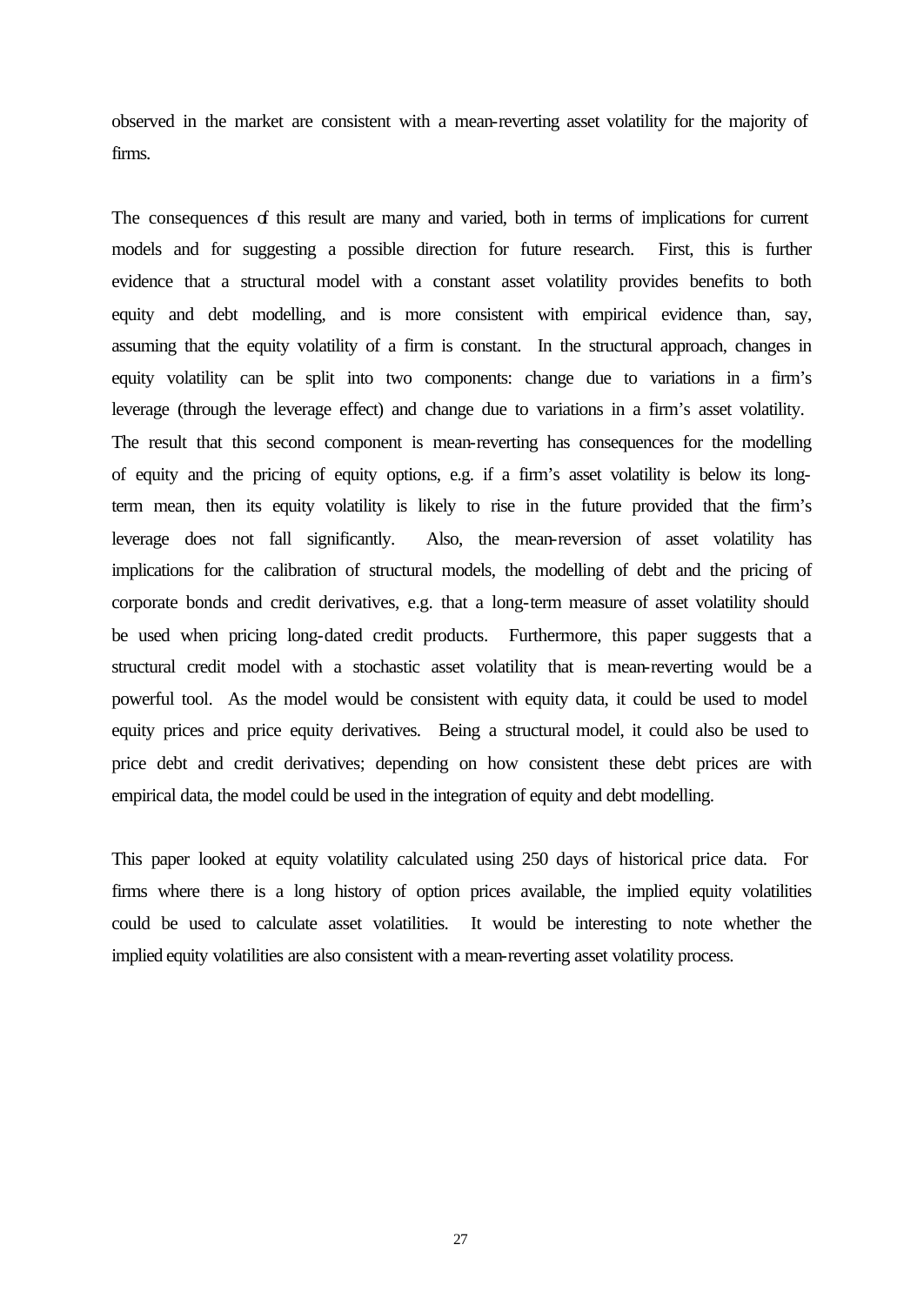#### **References**

- G Andrade & S Kaplan (1998). How costly is financial (not economic) distress? Evidence from highly leveraged transactions that became distressed. *Journal of Finance* **53**(4) 1443-1493.
- F Black (1976). Studies of stock price volatility changes. *Proceedings of the 1976 Meetings of the Business and Economic Statistics Section*, 177-181, American Statistical Association.
- Y W Cheung & K S Lai (1995). Lag order and critical values of a modified Dickey-Fuller test. *Oxford Bulletin of Economics and Statistics* **57** 411-419.
- A A Christie (1982). The stochastic behaviour of common stock variances: value, leverage and interest rate effects. *Journal of Financial Economics* **10**(4) 407-432.
- D A Dickey & W A Fuller (1981). Likelihood ratio statistics for autoregressive time series with a unit root. *Econometrica* **49**(4) 1057-1072.
- G R Duffee (1995). Stock returns and volatility: a firm-level analysis. *Journal of Financial Economics* **37**(3) 399-420.
- J Ericsson & J Reneby (2003). The valuation of corporate liabilities: theory and tests. SSE/EFI Working Paper Series in Economics and Finance No.445.
- G Elliott, T J Rothenberg & J H Stock (1996). Efficient tests for an autoregressive unit root. *Econometrica* **64**(4) 813-836.
- J M Harrison (1990). *Brownian Motion and Stochastic Flow Systems*. Kreiger Publishing Company.
- H E Leland (1994). Corporate debt value, bond covenants, and optimal capital structure. *Journal of Finance* **49**(4) 1213-1252.